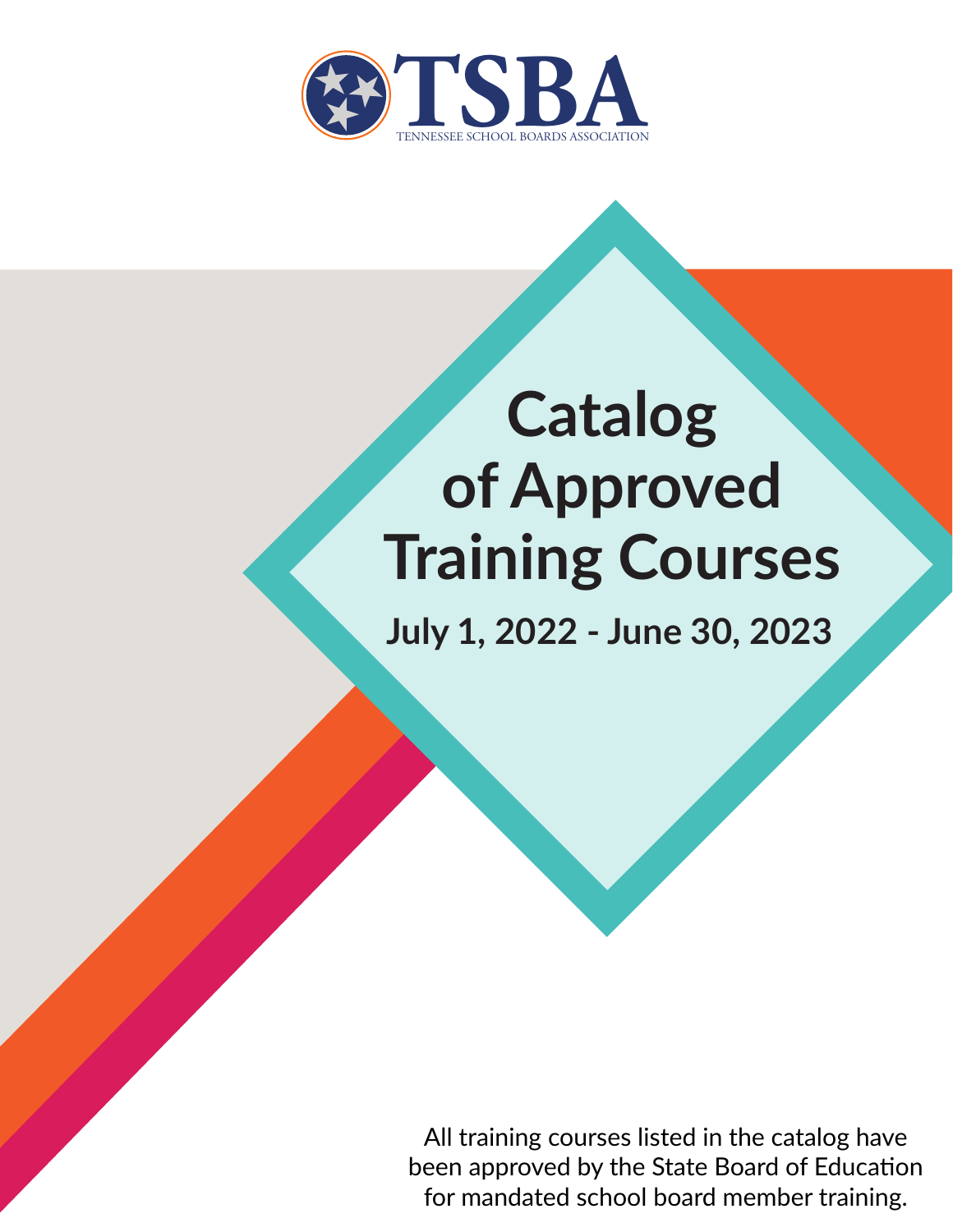### **Table of Contents**

| <b>Approved Training Courses by Date</b>              | 1              |
|-------------------------------------------------------|----------------|
| <b>State Law and Regulations</b>                      | $\overline{2}$ |
| <b>Attendance Requirements/Stipend</b>                | 6              |
| How to Register                                       | 7              |
| <b>Local Option For Board Member Training Credit</b>  | 8              |
| <b>TSBA Summer Law Institute</b>                      | 9              |
| <b>TSBA Board Chairman Seminar</b>                    | 10             |
| <b>New Board Member Orientation</b>                   | 11             |
| <b>TSBA Leadership Conference</b>                     | 12             |
| The Board's Role in School Finance                    | 13             |
| <b>TSBA Legislative and Legal Institute</b>           | 14             |
| <b>Board/Superintendent Relations</b>                 | 15             |
| A Deep Dive Into Boardsmanship                        | 16             |
| <b>School Law</b>                                     | 17             |
| <b>Advocating the Board's Vision</b>                  | 18             |
| <b>Board Policy and Operations</b>                    | 19             |
| <b>Strategic Planning: A Joint Venture</b>            | 20             |
| <b>Teaming and the School Board</b>                   | 21             |
| eBoardsmanship                                        | 22             |
| <b>Legal Issues Impacting School Boards</b>           | 23             |
| Helping Board Members Connect to Today's Labor Market | 24             |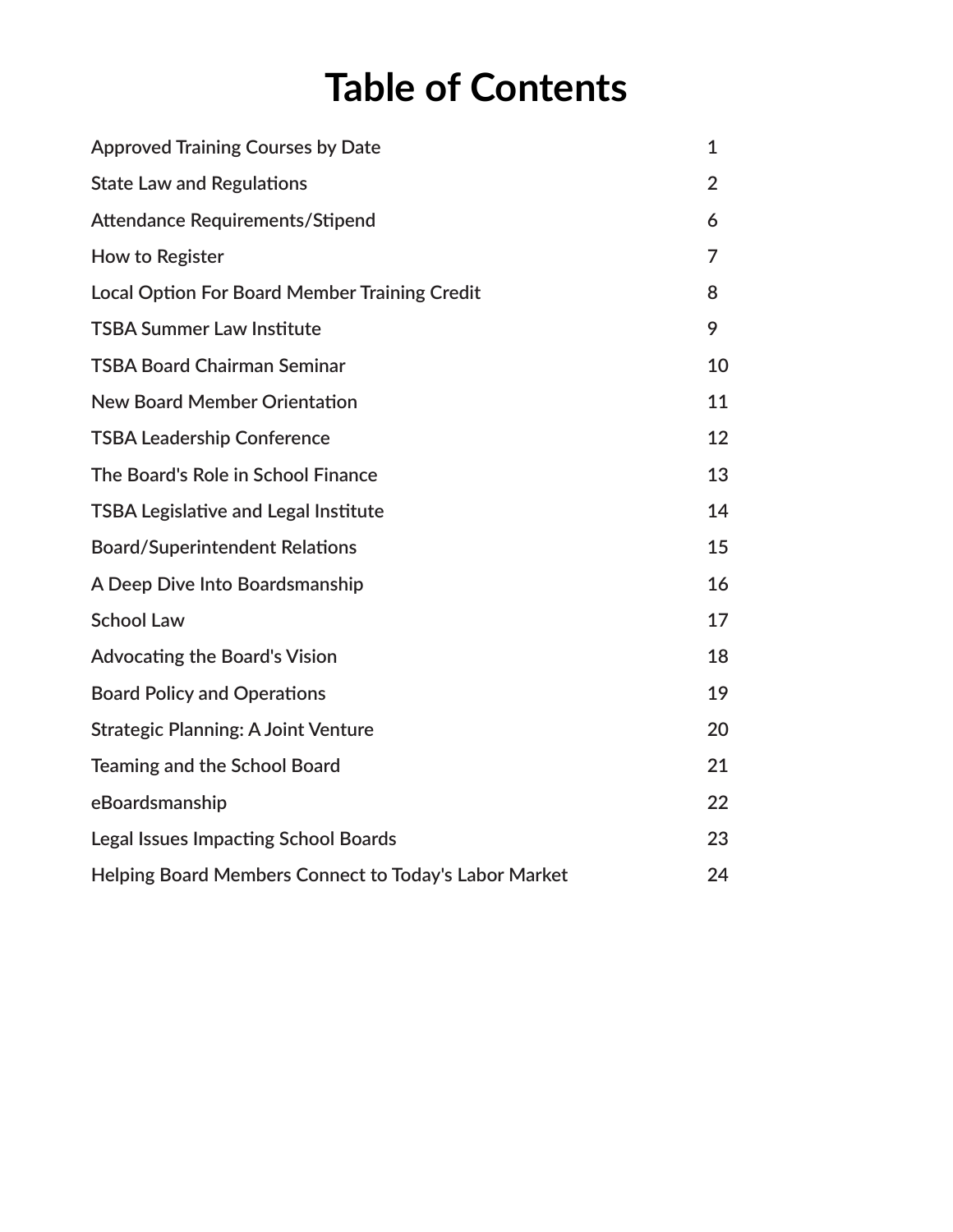### **2022-2023 Approved Training Courses By Date**

| 2022                                                              |                                                                                |                          |
|-------------------------------------------------------------------|--------------------------------------------------------------------------------|--------------------------|
| <b>Topic</b>                                                      | Location                                                                       | <b>Date</b>              |
| <b>TSBA Summer Law Institute</b>                                  | Gatlinburg                                                                     | July 22-23 (Fri-Sat)     |
| <b>TSBA Board Chairman Seminar</b>                                | TSBA/Virtual                                                                   | October 7 (Fri)          |
| New Board Member Orientation                                      | <b>TSBA</b>                                                                    | October 24-25 (Mon-Tue)  |
| <b>TSBA Leadership Conference</b>                                 | <b>Nashville</b>                                                               | November 10-11 (Thu-Fri) |
| <b>New Board Member Orientation</b>                               | <b>TSBA</b>                                                                    | December 8-9 (Thu-Fri)   |
|                                                                   | 2023                                                                           |                          |
| The Board's Role in School Finance                                | Knoxville                                                                      | February 2 (Thu)         |
| The Board's Role in School Finance                                | TSBA/Virtual                                                                   | February 10 (Fri)        |
| TSBA Legislative and Legal Institute                              | Franklin                                                                       | February 16-17 (Thu-Fri) |
| <b>Board/Superintendent Relations</b>                             | <b>TSBA/Virtual</b>                                                            | March 9 (Thu)            |
| <b>Board/Superintendent Relations</b>                             | Johnson City                                                                   | March 23 (Thu)           |
| A Deep Dive into Boardsmanship                                    | TSBA/Virtual                                                                   | April 14 (Fri)           |
| <b>School Law</b>                                                 | Memphis                                                                        | May 9 (Tue)              |
| Advocating the Board's Vision                                     | TSBA/Virtual                                                                   | May 16 (Tue)             |
| <b>School Law</b>                                                 | TSBA/Virtual                                                                   | May 19 (Fri)             |
| <b>Board Policy and Operations</b>                                | Jackson                                                                        | June 6 (Tue)             |
| <b>Board Policy and Operations</b>                                | TSBA/Virtual                                                                   | June 9 (Fri)             |
| <b>TSBA Summer Law Institute</b>                                  | Jackson                                                                        | June 30 (Fri)            |
| Other                                                             |                                                                                |                          |
| Strategic Planning: A Joint Venture                               | Scheduled by request with majority of board<br>& superintendent in attendance. |                          |
| Teaming and the School Board                                      | Scheduled by request with majority of board<br>& superintendent in attendance. |                          |
| eBoardsmanship (online)                                           | Individually scheduled by request                                              |                          |
| Legal Issues Impacting School Boards (online)                     | Individually scheduled by request                                              |                          |
| Helping Board Members Connect to Today's<br>Labor Market (online) | Individually scheduled by request                                              |                          |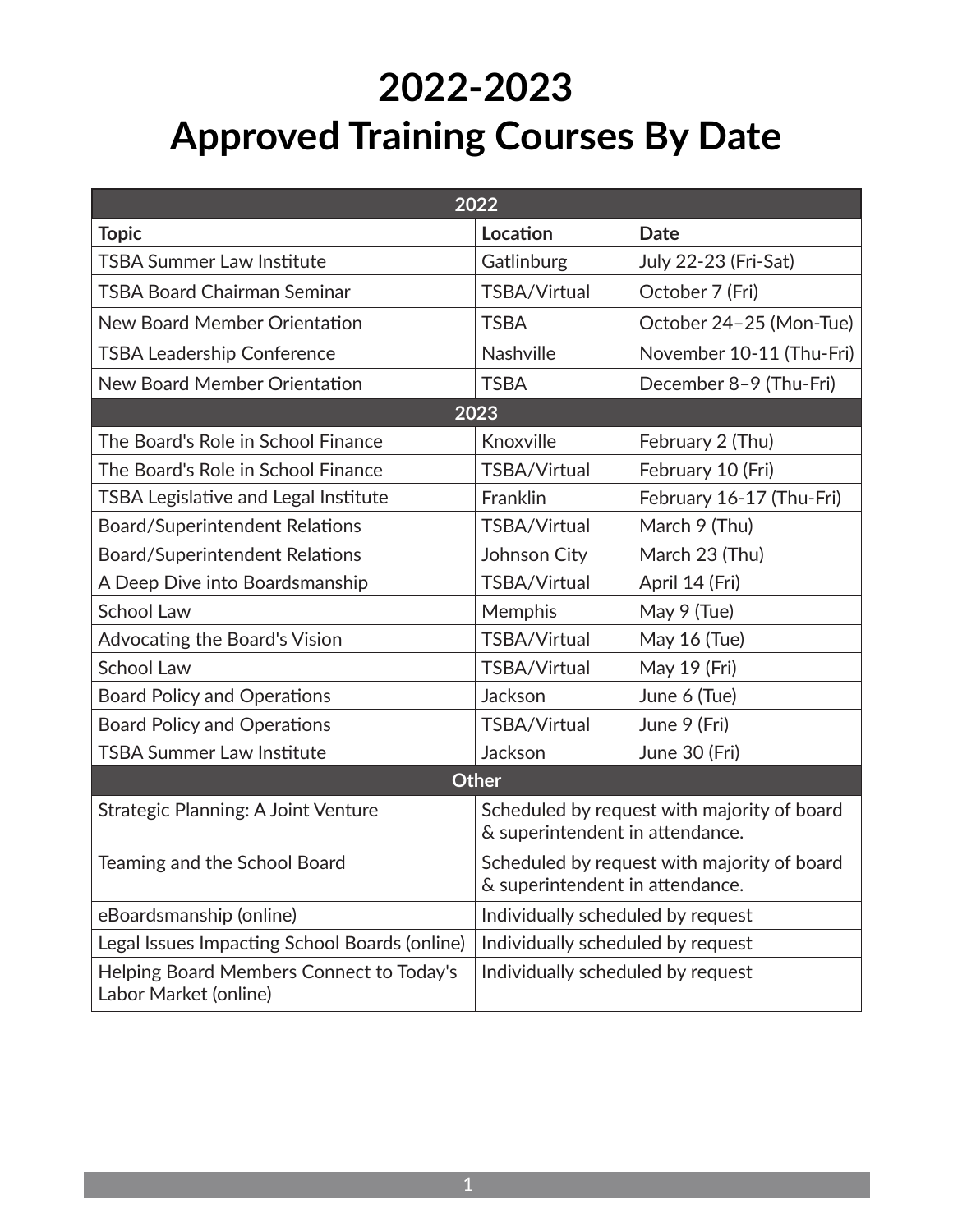### **State Law and Regulations**

#### **Tenn. Code Ann. 49-2-202(a)(6)**

All board members shall be properly trained during their service on the board of education. The minimum requirements for this training shall be established by the state board of education and shall include an annual session for all board members.

#### **STATE BOARD OF EDUCATION RULES AND REGULATIONS, 0520-1-2-.11**

- 1. Approval of Training Courses.
	- a. Local school board member training courses ("Training Courses") shall be approved by the State Board.
	- b. Training Course hours will be recognized only for Training Courses approved by the State Board in accordance with this rule.
	- c. The State Board shall appoint a School Board Training Advisory Committee ("Advisory Committee") responsible for evaluating and recommending Training Courses for approval. The Advisory Committee shall include a member of the State Board of Education, the Executive Director of the State Board or his/her designee, the Commissioner of Education or his/her designee, and at least one (1) local school board member. The Advisory Committee may also include others appointed by the State Board for terms designated by the State Board.
	- d. Beginning in 2022, the Advisory Committee shall evaluate proposed Training Courses and recommend Training Courses for approval to the State Board. The Advisory Committee shall require prospective Training Course providers to submit an application for Training Course approval to the Advisory Committee by February 15 prior to the fiscal year in which the Training Course will be offered. The application for Training Course approval shall include, but is not limited to, the following information:
		- 1. Name of the prospective Training Course provider (individual(s), entity, and/or LEA);
		- 2. Experience of the prospective Training Course provider in providing school board member training;
		- 3. Instructor qualifications;
		- 4. Title, proposed agenda, and length of Training Course(s);
		- 5. Intended audience for the Training Course(s) (New Board Members and/or Experienced Board Members);
		- 6. Description of content to be delivered and learning objectives;
		- 7. Description of instructional strategies, activities, and presentation materials;
		- 8. Method of delivery of Training Course content (webinar, in-person, etc.);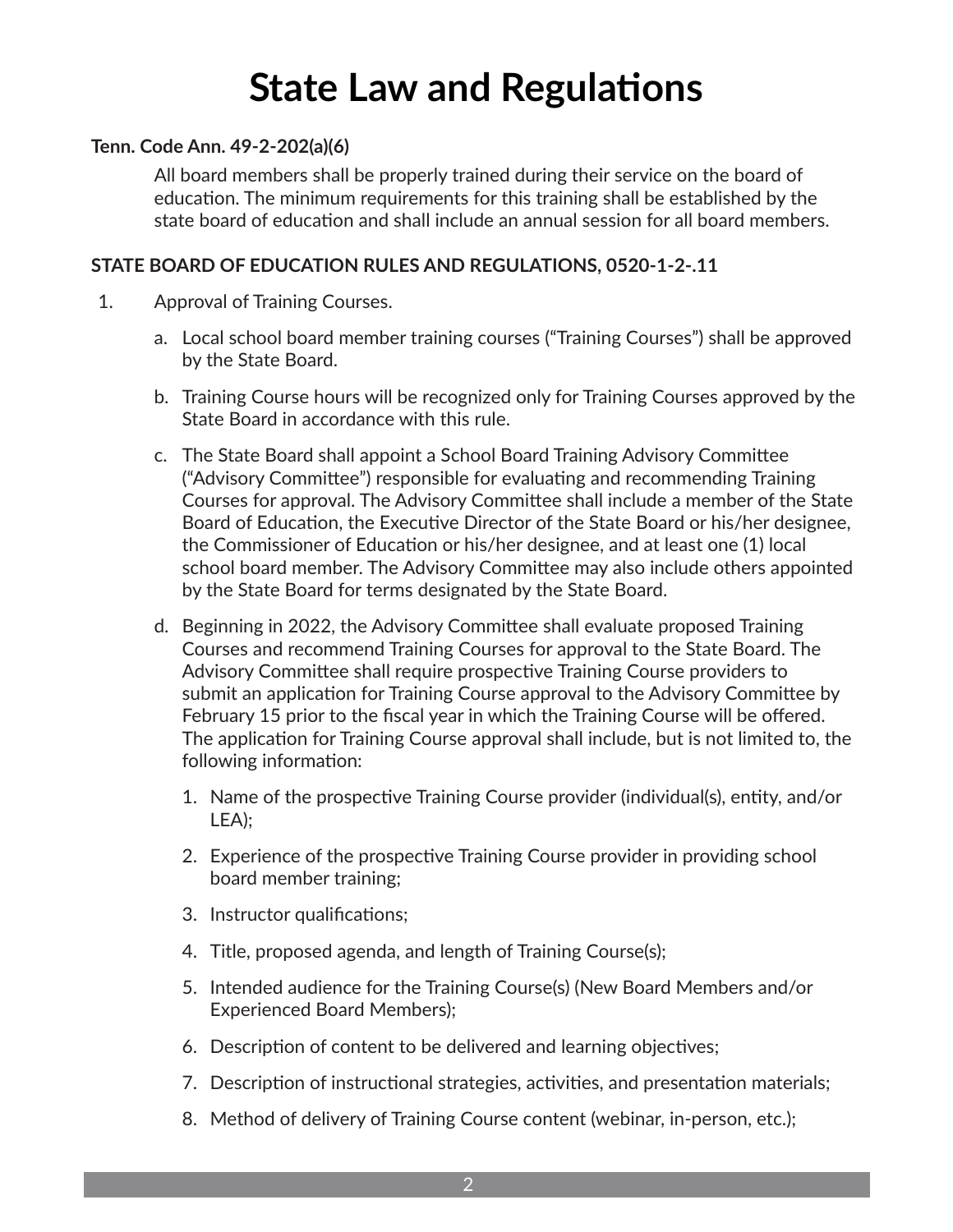- 9. Fees, if any, to be charged;
- 10.Methods used to evaluate the achievement of stated learning objectives and Training Course provider effectiveness; and
- 11.If an LEA proposes Training Courses for approval, the proposal shall state whether the Training Courses are restricted to members of the LEA's Board of Education or if Training Courses will be open to any Board of Education member who wishes to participate.
- e. Any Training Courses not recommended for approval may be re-submitted by the provider to the Advisory Committee during the next application cycle.
- f. Training Courses that meet the requirements of this rule and are recommended by the Advisory Committee for approval shall be submitted by the Advisory Committee to the State Board for approval.
	- 1. Beginning in 2022, the Advisory Committee shall submit recommended Training Courses for approval to the State Board no later than May 1 prior to the fiscal year in which the Training Course will be offered.
	- 2. Training Courses recommended by the Advisory Committee and approved by the State Board shall be included in State Board Local School Board Member Training Policy 2.100.
	- 3. Training Course approvals are valid for three (3) years, unless the provider or State Board indicates the Training Course is proposed or approved for a shorter period of time.
	- 4. Approved Training Course providers shall notify State Board staff if any changes to information outlined in subparagraph (1)(d) are made to approved Training Courses during the approval period. State Board staff shall determine if reapproval by the State Board is required as a result of the changes.
- g. When submitting recommended Training Courses for approval to the State Board, the Advisory Committee shall include a summary of the reasons for the approval recommendation.
- 2. Training Requirements.
	- a. Training Requirements for New Board Members. Beginning on July 1, 2022, newly elected or newly appointed members of a local board of education ("New Board Members") shall, at a minimum, participate in twenty-one (21) hours of training during their first year in office. The twenty-one (21) hours shall include fourteen (14) hours of orientation Training Courses covering topics outlined in subparagraph (2)(a)1.; however, if a New Board Member has been elected to a local board of education with a break in service of more than four (4) years, the New Board Member may choose to substitute any orientation Training Course with any other approved Training Course to count toward the required fourteen (14) hours of orientation training. The remaining seven (7) hours shall be selected from any additional approved Training Course(s). All required training hours shall be completed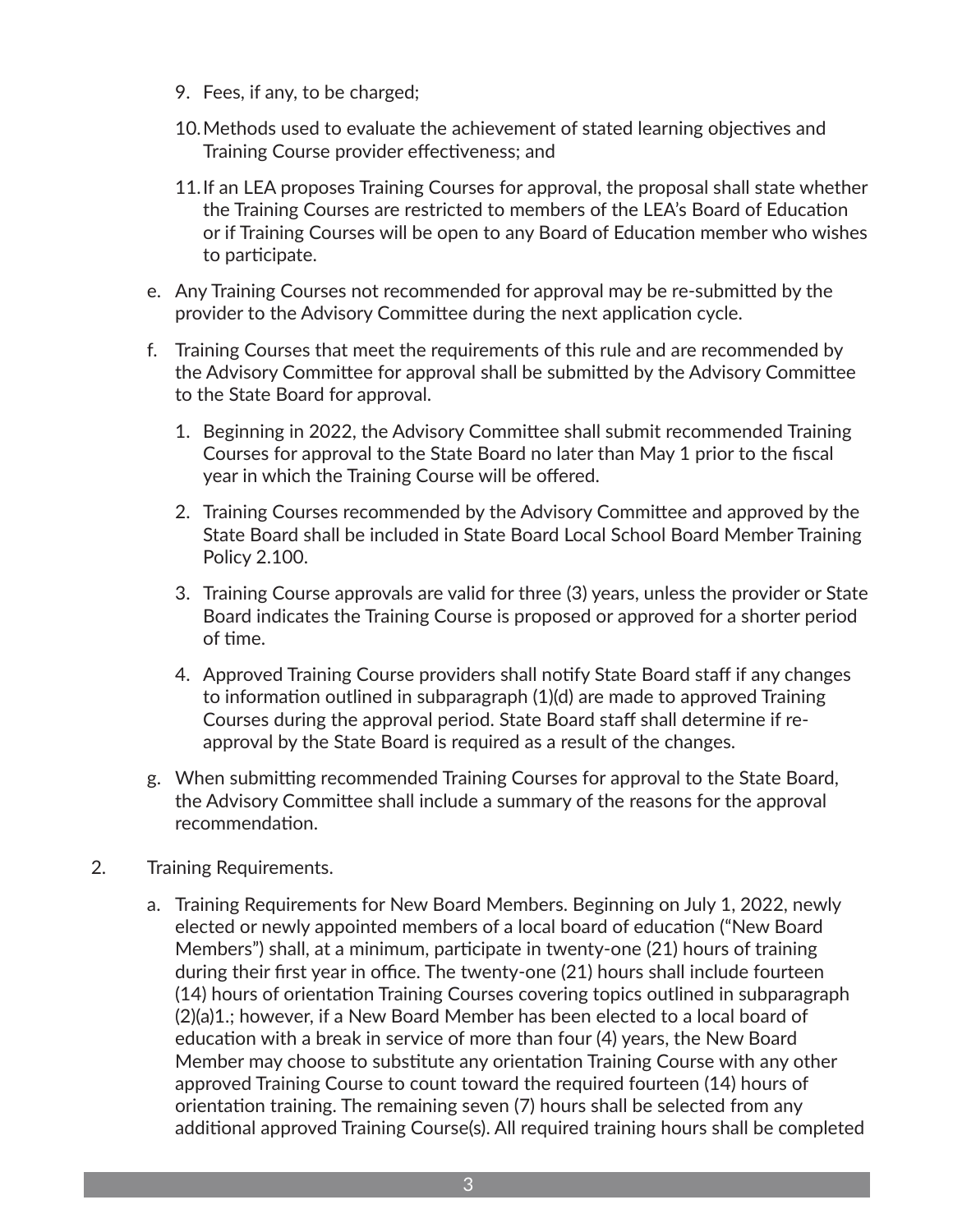within twelve (12) months of joining the local board of education.

- 1. Orientation Training Course Content. New Board Members shall complete orientation Training Courses covering the following topics:
	- i. Education's governance structure, including an overview of the roles and responsibilities of the State Board of Education, Department of Education, and the Public Charter School Commission;
	- ii. School data and finance;
	- iii. Communication and engagement;
	- iv. Board policies;
	- v. Strategic planning;
	- vi. School law;
	- vii. Board/Director of Schools relations;
	- viii.Board/staff relations;
	- ix. Board/student relations;
	- x. Tennessee open meetings and open records requirements; and
	- xi. Conflict of interest and ethics.
- b. Training Requirements for Experienced Board Members. Beginning on July 1, 2022, experienced local school board members with one (1) or more years of service on a local board of education with a break in service of no more than four (4) years ("Experienced Board Members") shall, at a minimum, complete seven (7) hours of training each fiscal year.
	- 1. Training Course Content. Experienced Board Members shall select any approved Training Course(s) to meet the required seven (7) hours each fiscal year.
	- 2. Local school board members who are re-elected to a local board of education with no break in service shall be considered Experienced Board Members for training purposes.
- 3. School Board Member Stipends and Monitoring.
	- a. Local school board members may receive a stipend for completing approved Training Courses, subject to available funding. The Department of Education may be responsible for administration of any stipend payments utilizing state funds.
	- b. The Department of Education shall be responsible for monitoring local school board member compliance with these rules. Approved Training Course providers shall provide a list to the Department of Education of all local school board members who have completed approved Training Courses during the fiscal year. This report shall be submitted to the Department of Education by July 15 following each fiscal year.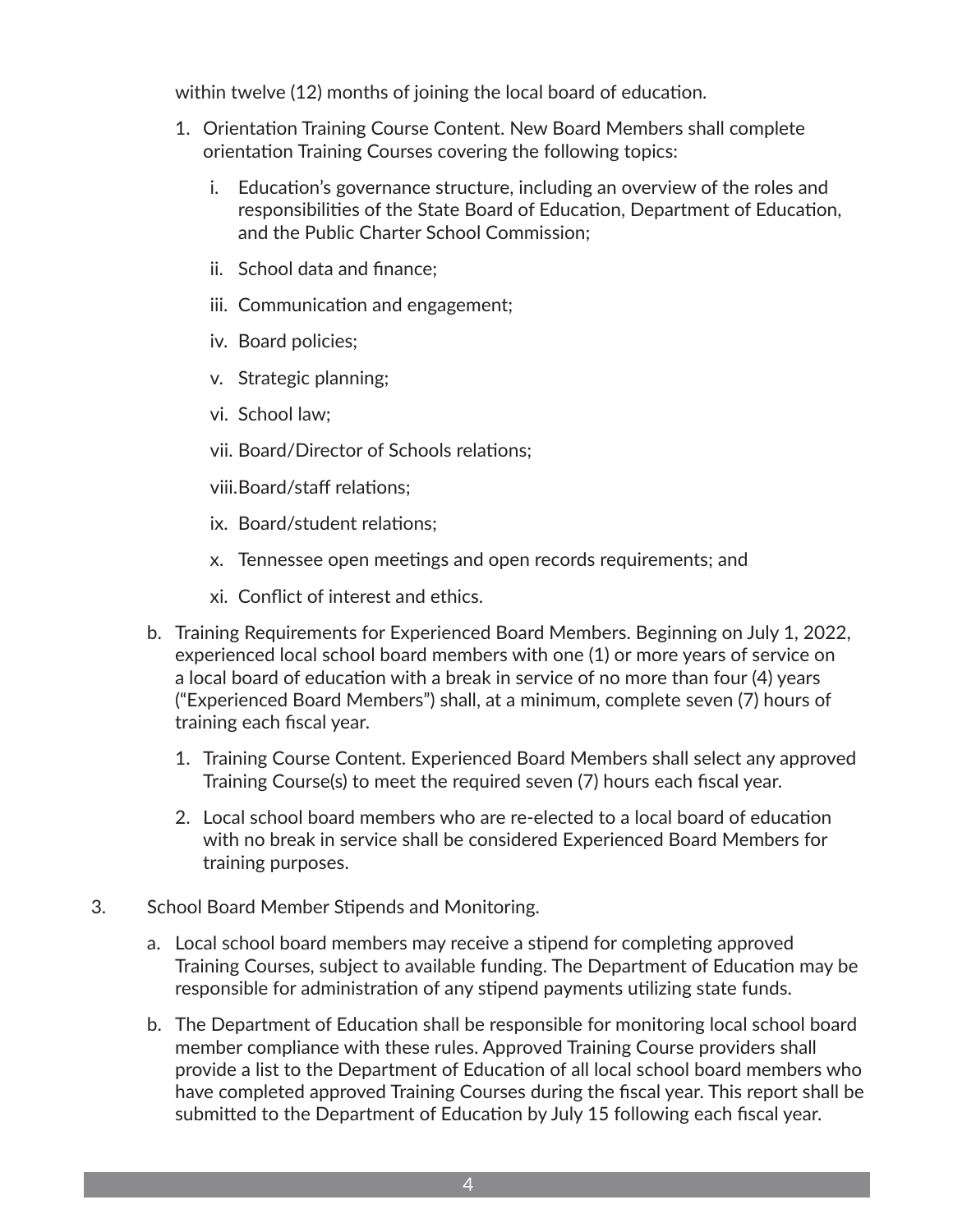- c. If a local school board member is unable to complete all required training hours due to an unanticipated hardship, the Commissioner of Education may reduce the number of hours required for the board member under this rule upon receiving explanation of the unanticipated hardship and request for reduction. Any reduction granted by the Commissioner of Education shall only be valid for one (1) year. If a New Board Member is granted a reduction by the Commissioner, any orientation Training Courses not completed by the board member shall be made up in the following year. If a local school board member was unable to complete any of the required training hours due to an unanticipated hardship, the local board of education may request that the Commissioner of Education waive the annual training requirement for that board member. The waiver request shall include an explanation of the unanticipated hardship that prevented the board member from completing any required training hours.
- 4. Until June 30, 2022, local school board members shall comply with Training Course requirements through participation in the School Board Academy program administered by the Department of Education. Beginning on July 1, 2022 and thereafter, local school board members shall comply with Training Course requirements outlined in this rule.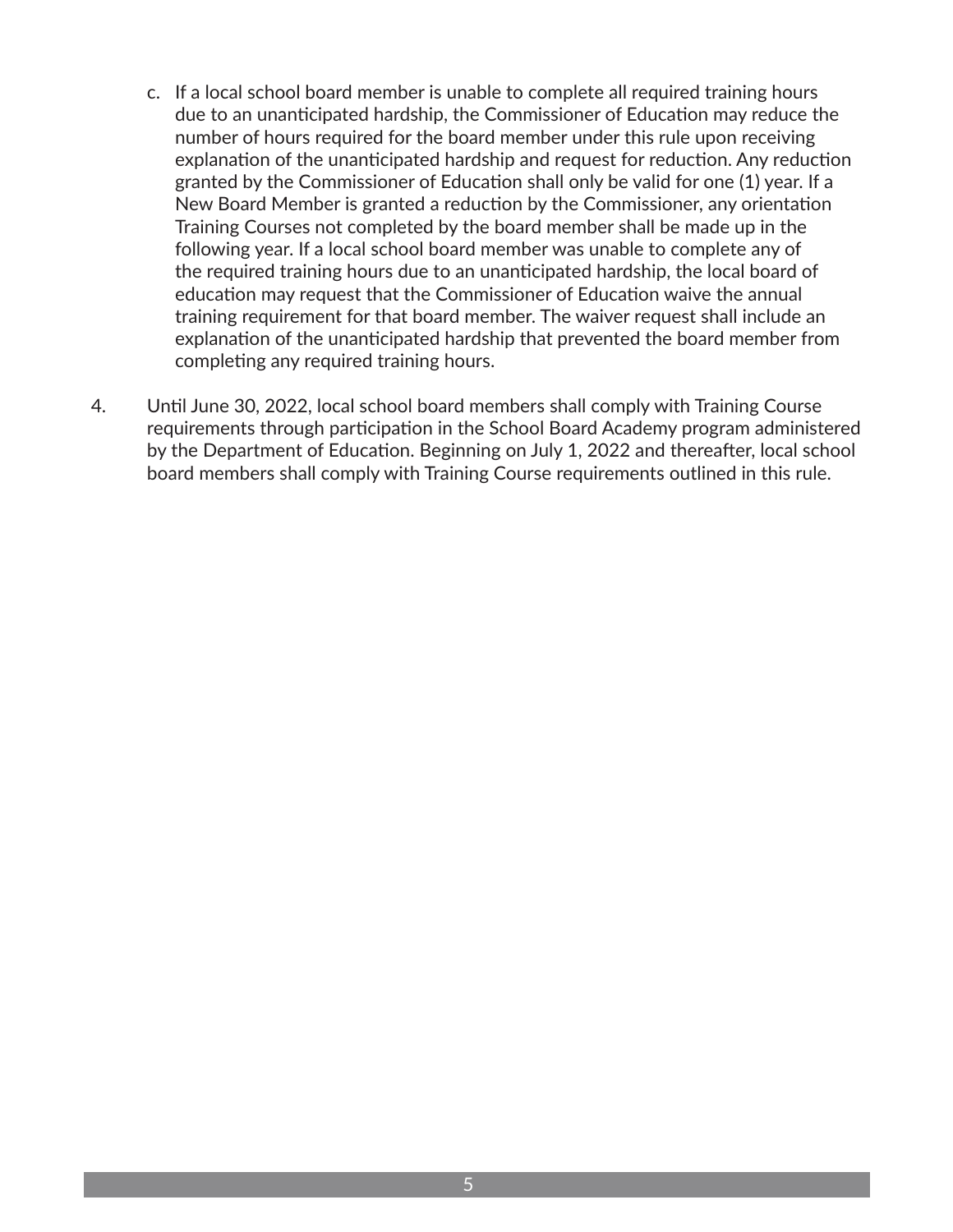### **Attendance Requirements**

#### **EXPERIENCED BOARD MEMBERS Before July 1, 2022**

• Must complete seven hours of approved training before June 30, 2023. *(Must attend the entire seven hours in order to receive credit.)*

#### **NEW BOARD MEMBERS After July 1, 2022**

- Must complete a fourteen hour orientation by June 30, 2023. *(Must attend the entire fourteen hours in order to receive credit)*; and
- Must complete seven hours of approved training by June 30, 2023. *(Must attend the entire seven hours in order to receive credit.)*

#### **EXCEPTIONS**

Exceptions are granted only when unanticipated hardships prevent a board member from attending a regularly scheduled training course. The request for an exception must be submitted to Christina Hickman at the Tennessee Department of Education, Administrative Assistant at *Christina.Hickman@tn.gov* or mailed to the below address:

> 710 James Robertson Parkway Nashville, TN 37243

The request submitted by the superintendent or his/her designee must be accompanied by:

- Explanation of the unanticipated hardship; and
- A record of action on the request for an exception by the local board of education at a public meeting.

### **Stipend**

#### **New Board Members**

Orientation = \$150.00 Stipend *(Must attend the entire fourteen hours to receive the \$150.00 stipend)*

One 7 hour course = \$75.00 Stipend *(Must attend the entire seven hours to receive the \$75.00 stipend)*

#### **Experienced Board Members**

One 7 hour course = \$75.00 Stipend *(Must attend the entire seven hours to receive the \$75.00 stipend)*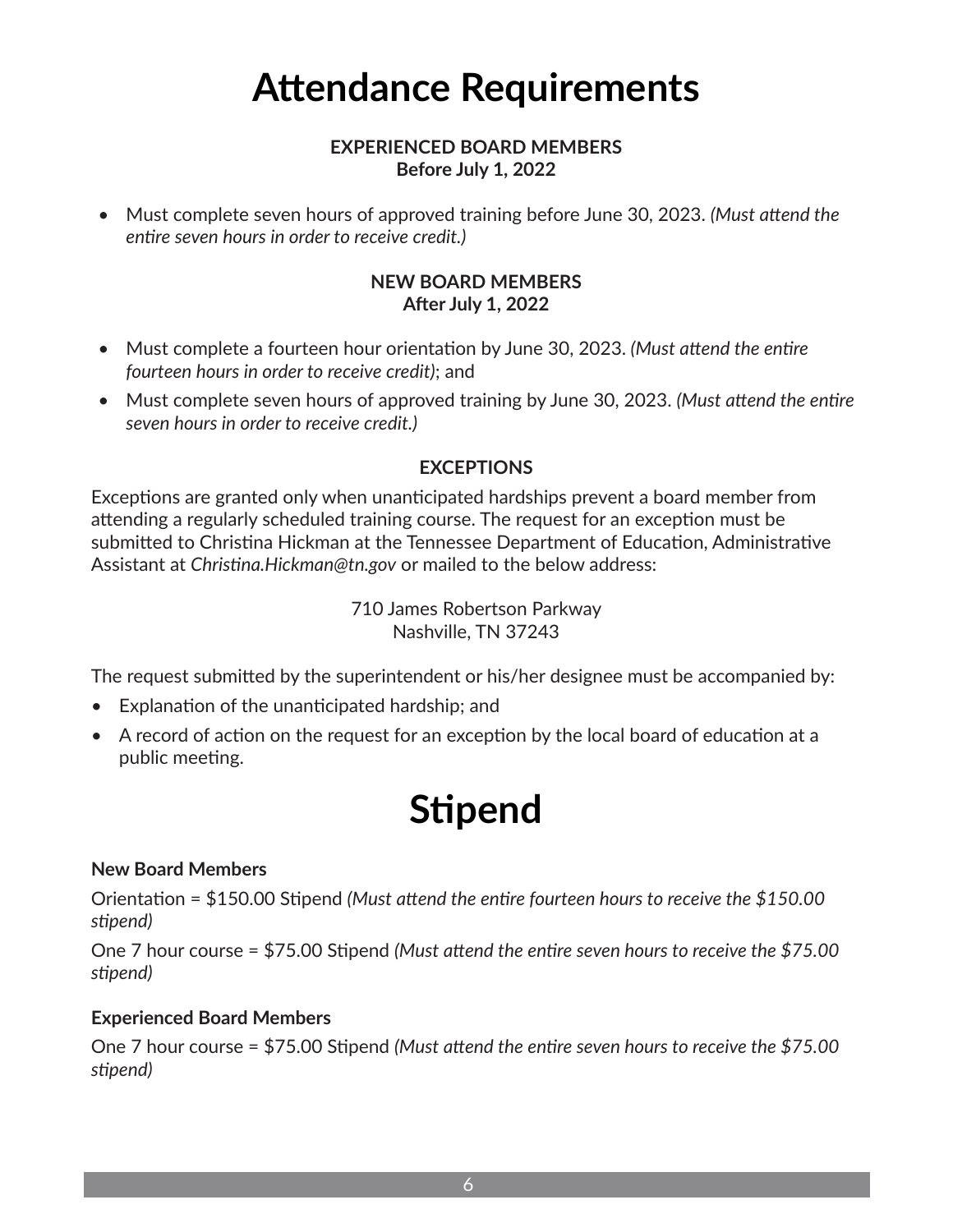### **How to Register**

#### **GENERAL INFORMATION**

• In-person courses with fewer than ten registrants may be cancelled.

#### **REGISTRATION PROCEDURES**

- 1. Review requirements for school board member attendance for the 2022-2023 training cycle.
- 2. Examine the course descriptions you are considering.
- 3. Select the course you wish to attend.
- 4. To register, contact your Board Secretary to register you online or email registrar@tsba.net.

#### **INFORMATION ABOUT DATES, LOCATION AND DIRECTIONS**

If you need to confirm the date and location of a training course or need directions, call the Tennessee School Boards Association at 615-815-3900. Information may also be obtained through the TSBA Website at *www.tsba.net* under the TSBA Meetings tab.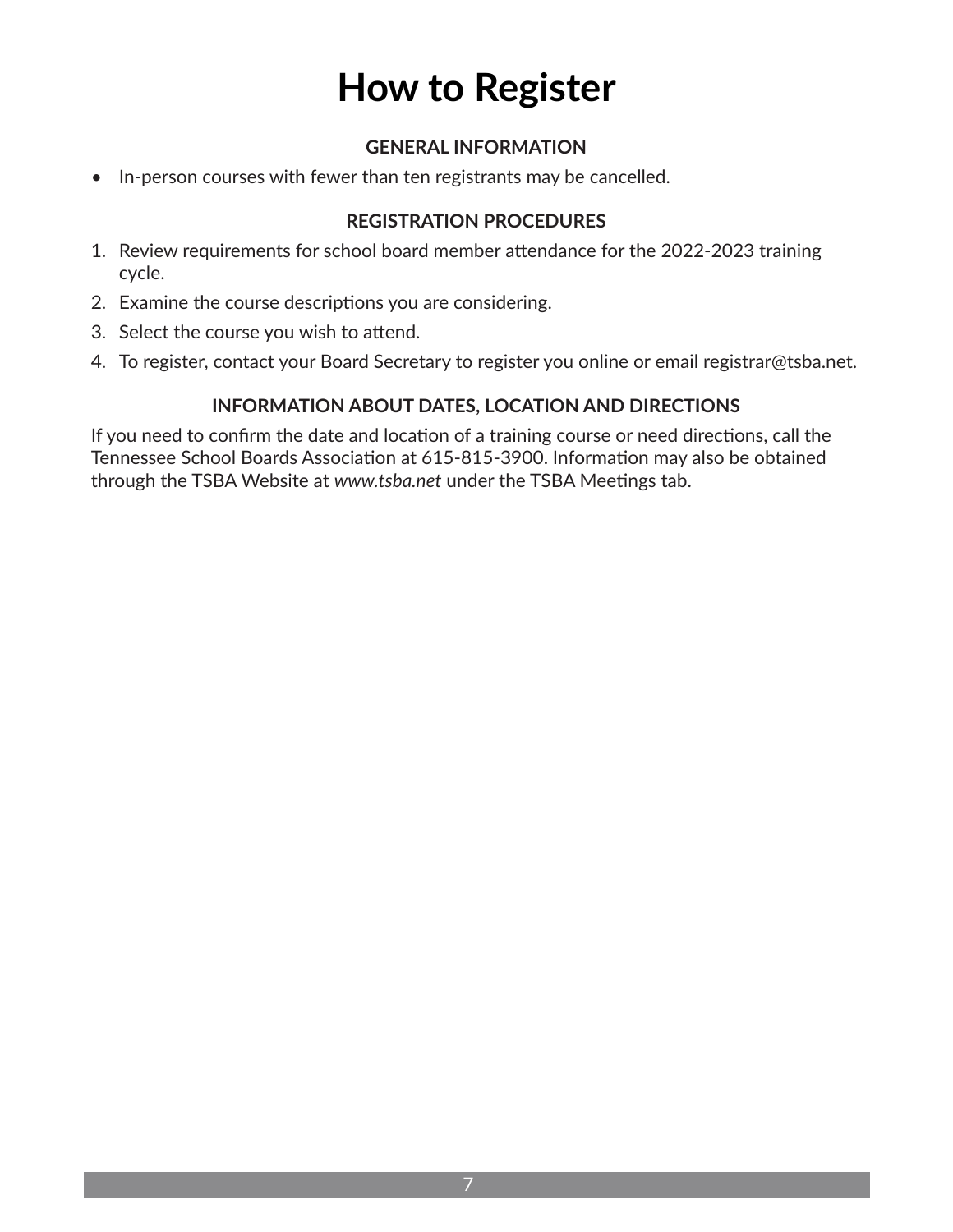### **Local Option For Board Member Training Credit**

Individual boards of education can submit a training course that they are conducting in their system for possible local option for board member training credit. Local boards must submit an application to the School Board Training Advisory Committee by February 15 prior to the fiscal year in which the training course will take place. Local boards will not be able to submit a local option for credit application for the 2022-2023 training cycle since the application window has already closed. For information on how to apply, please visit the State Board of Education's website at www.tn.gov/sbe.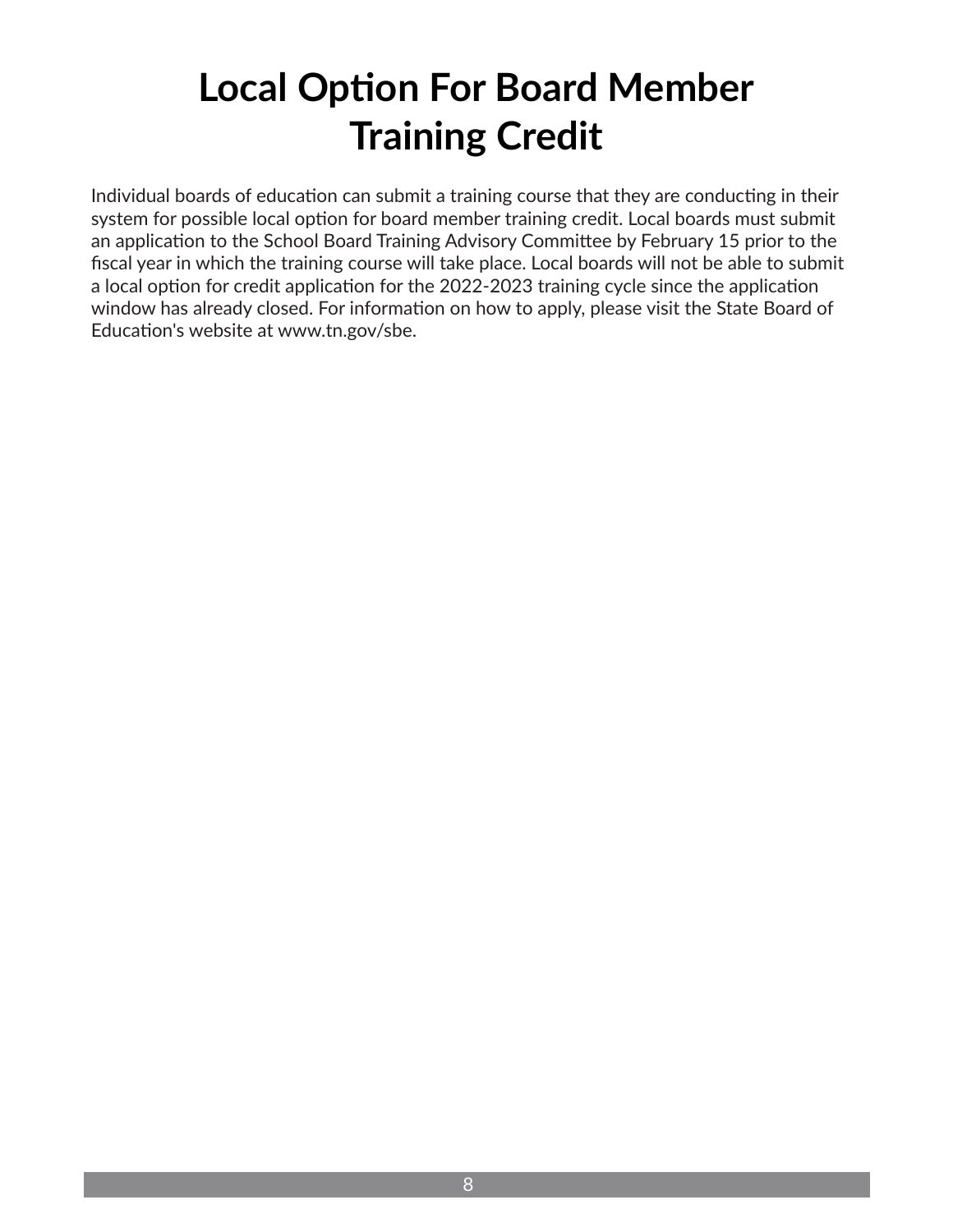### **TSBA Summer Law Institute**

#### **LOCATION/DATE**

Gatlinburg July 22-23, 2022 (Fri-Sat) Jackson June 30, 2023 (Fri)

#### **Objectives:**

- 1. To review current legal and legislative issues and to develop understanding of these issues.
- 2. To discover implications for board members and school systems.

#### **Description:**

Are you interested in the most up-to-date decisions regarding school cases in Tennessee as well as the rest of the nation? Do you want to know what laws were passed by the General Assembly in the last session? Then this training is for you! During this meeting participants are provided with a review of new and relevant state laws, in addition to state and federal school-related court decisions.

A registration fee is associated with this institute.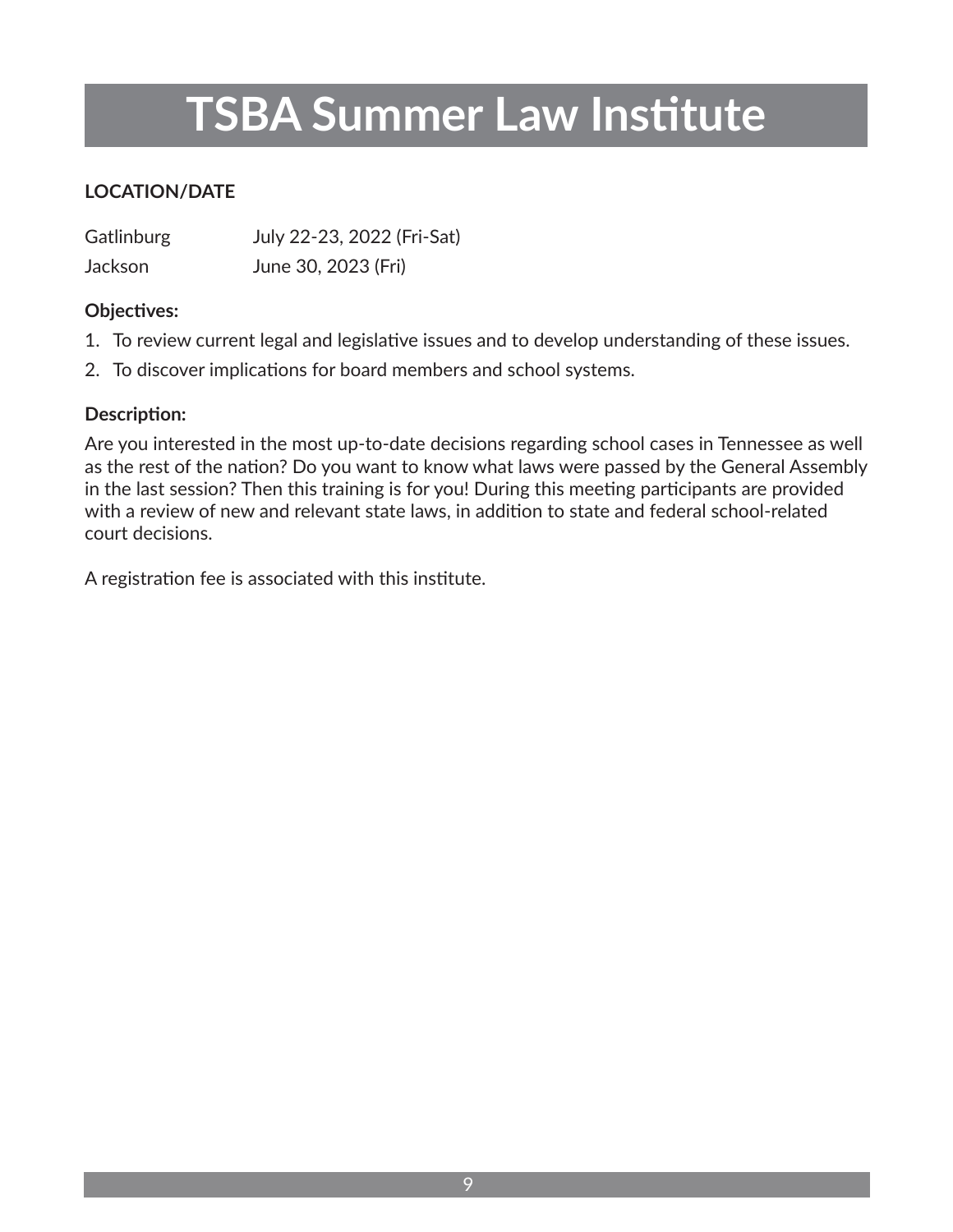## **TSBA Board Chairman Seminar**

#### **LOCATION/DATE**

TSBA/Virtual October 7, 2022 (Fri)

#### **Objective:**

To provide board chairmen with critical information about the duties and responsibilities of their leadership role.

#### **Description:**

As the board chairman, your role on the board takes on a new dimension. This seminar was developed to help you meet the requirements of your position and provide tools to assist you to build a better school board.

Effective meeting management is a major focus of this seminar. You are also introduced to parliamentary procedure, legal requirements of board meetings, and staff relations. Participants are engaged in activities that develop critical skills to deal more effectively with media and the public.

A registration fee is associated with this seminar.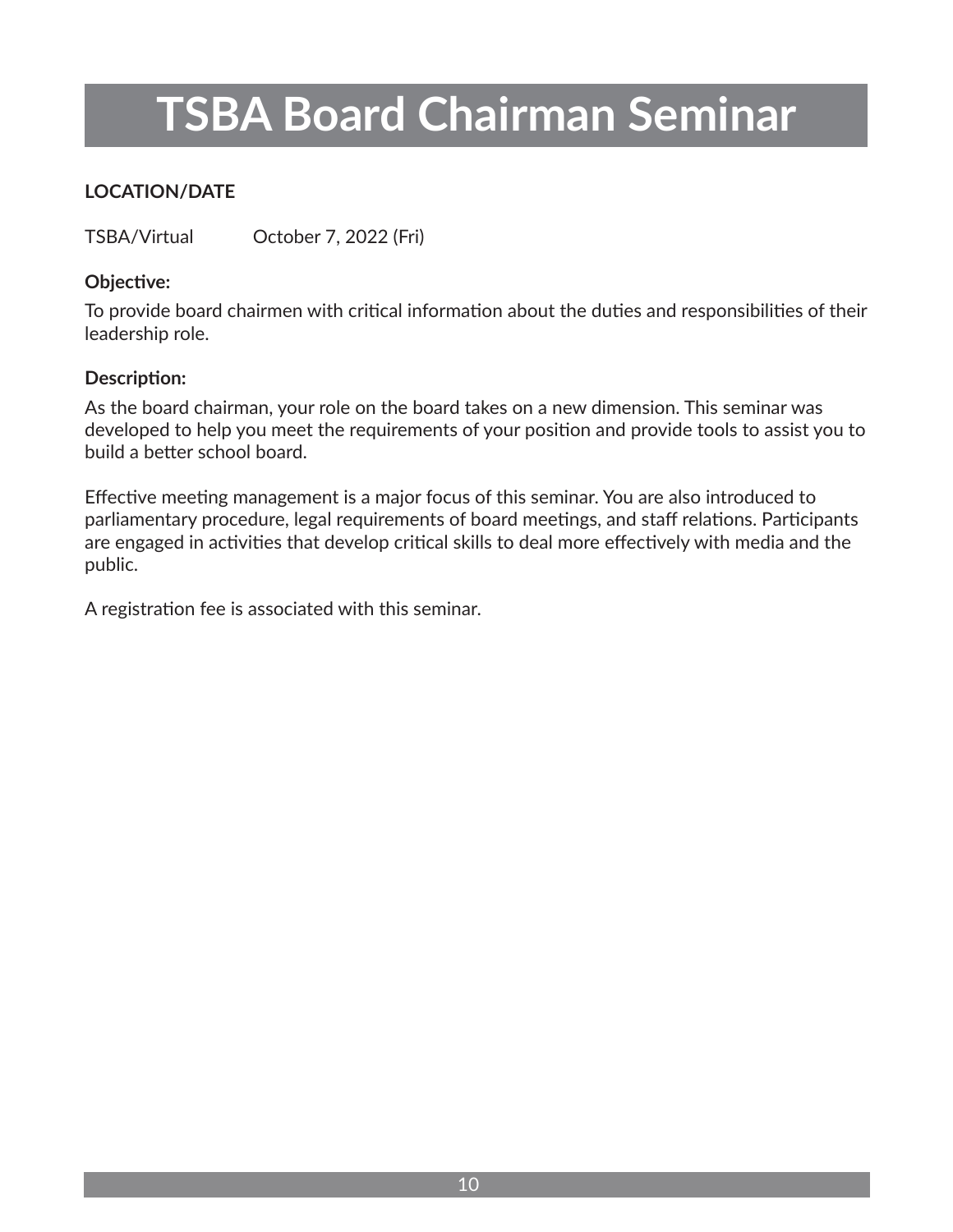### **New Board Member Orientation**

#### **LOCATIONS/DATES**

TSBA October 24-25, 2022 (Mon-Tue) December 8-9, 2022 (Thu-Fri)

#### **Objective:**

To provide an overview of the roles, responsibilities and legal duties of school board members.

#### **Special Consideration:**

Board members who assumed office after July 1, 2022 are required to attend the Orientation course before June 30, 2023.

#### **Description:**

This course is designed to meet the needs of new board members. Through active participation in this course, you learn the do's and don'ts of effective boardsmanship.

- Education's Governance Structure
- Basics of Boardsmanship
- Finance
- Promotion of the School System
- Board Policies
- Planning
- School Law
- Board/Superintendent Relations
- Board/Staff Relations
- Board/Student Relations
- Hot Topics Facing School Boards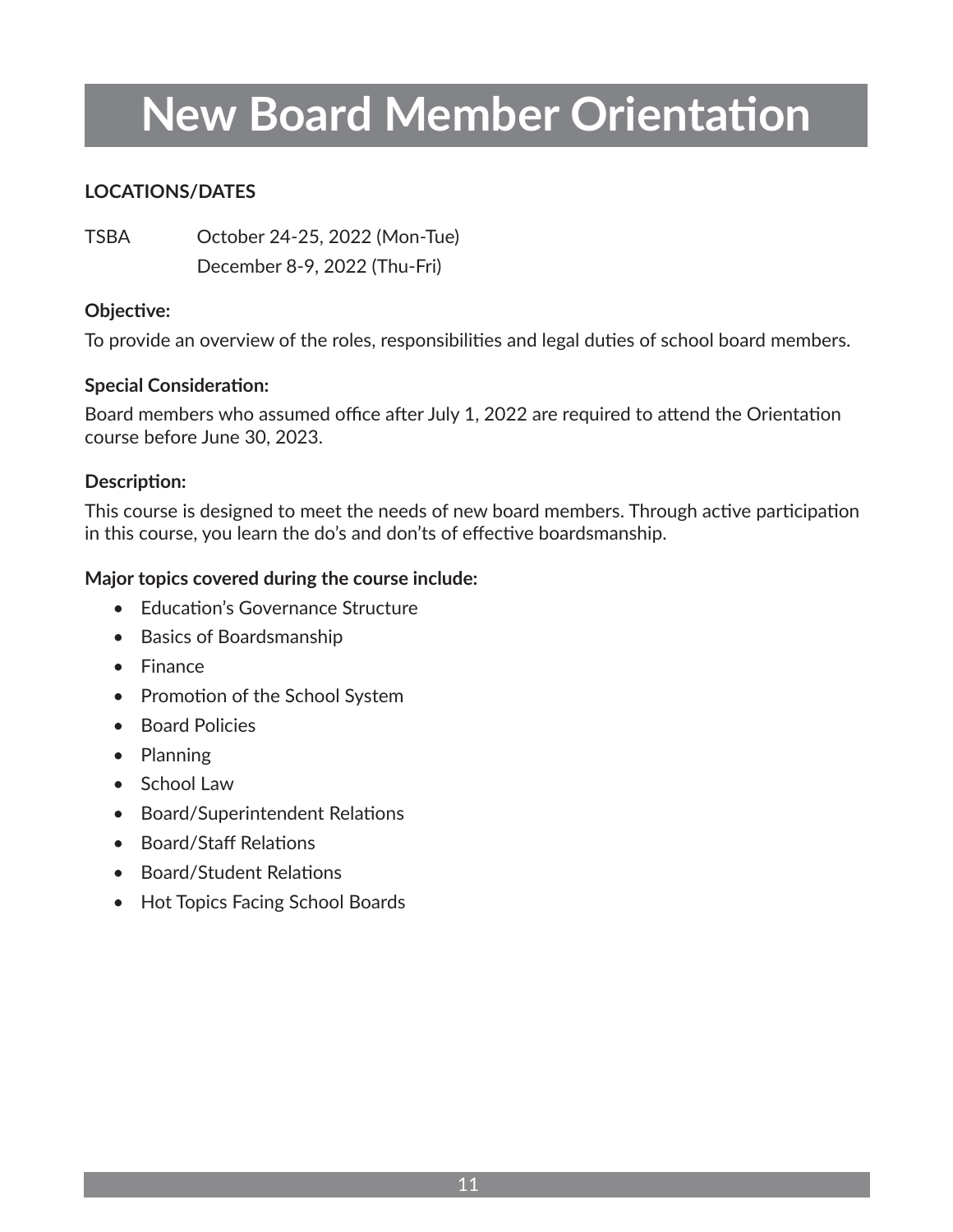## **TSBA Leadership Conference**

#### **LOCATION/DATE**

Nashville November 10-11, 2022 (Thu-Fri)

#### **Objective:**

To provide board members with the necessary tools to work effectively with the superintendent, the local funding agency and the public to improve student achievement.

#### **Description:**

In this conference you have the opportunity to network with other board members. This interaction enables you to examine leadership styles, team building techniques, and to learn the traits of effective leaders.

A registration fee is associated with this conference.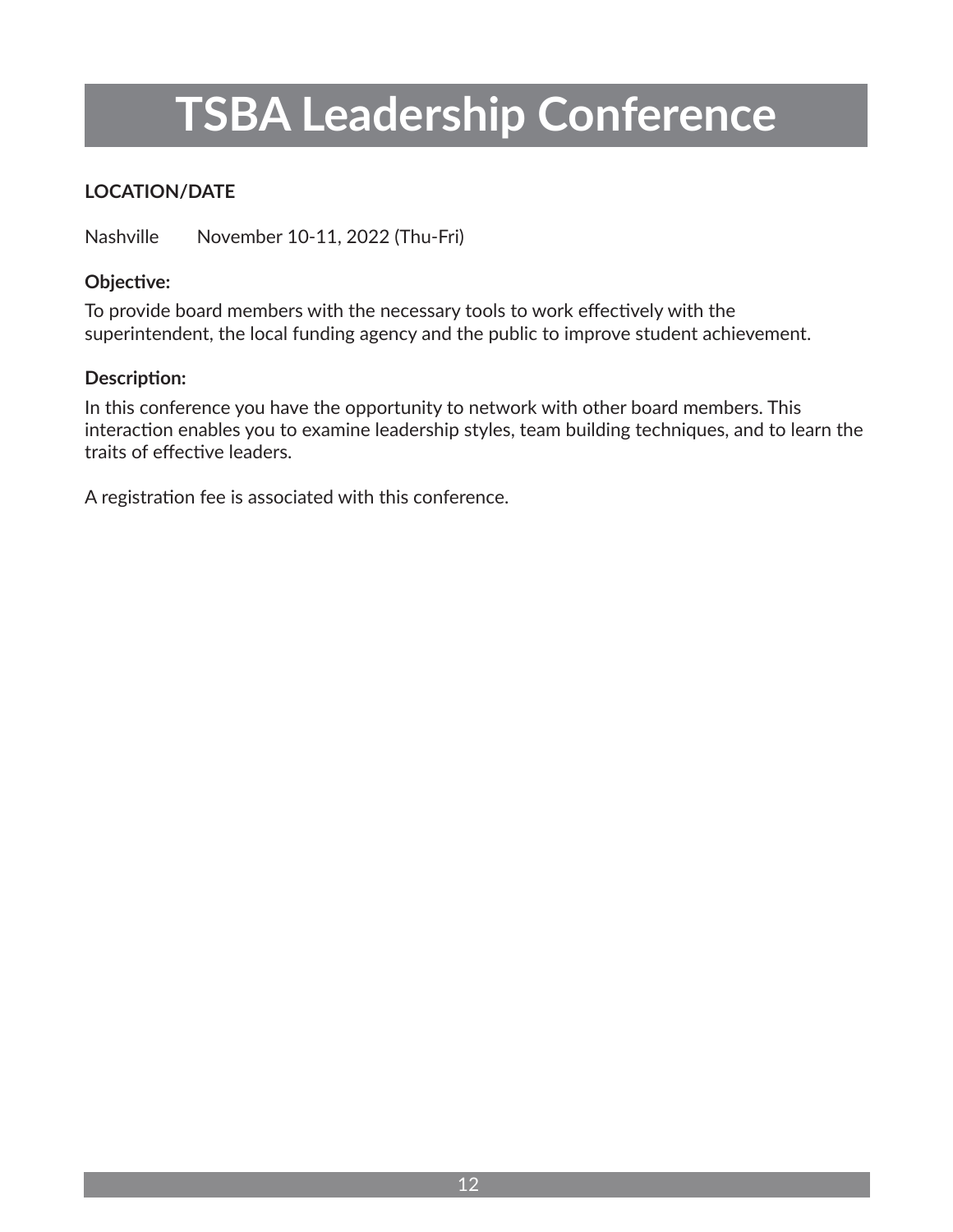## **The Board's Role in School Finance**

#### **LOCATIONS/DATES**

| Knoxville           | February 2, 2023 (Thu)  |
|---------------------|-------------------------|
| <b>TSBA/Virtual</b> | February 10, 2023 (Fri) |

#### **Objective:**

To provide an overview of the board's role in developing the school system budget.

#### **Description:**

In this course, board members will learn their role in the budget process and how it relates to the board's mission and vision for the school system.

- History of School Finance
- Overview of the BEP
- Local Revenue and Federal Funds
- Budget Process
- How to Read a Budget Document
- Factors Affecting a Budget
- Building Support for the Budget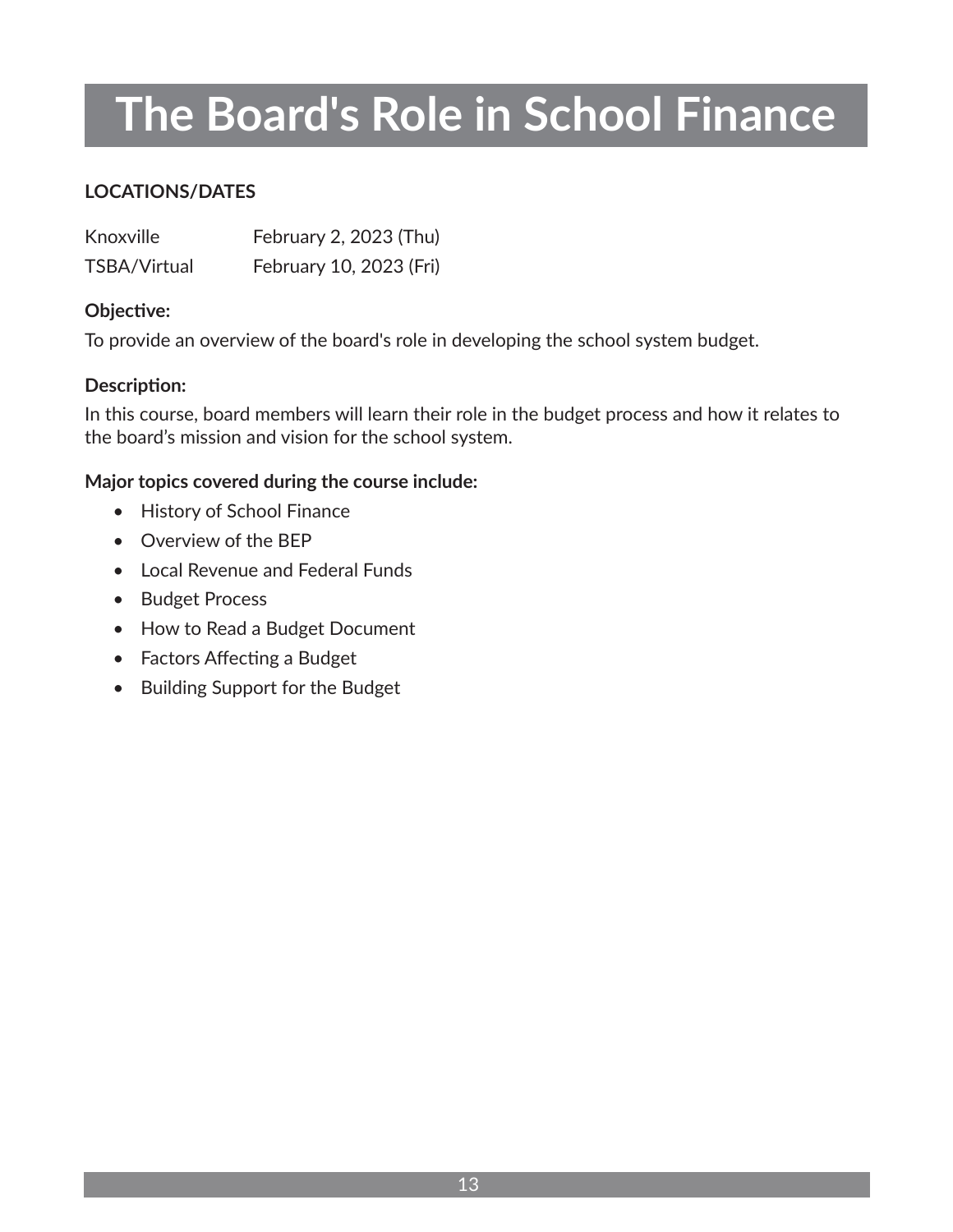## **TSBA Legislative and Legal Institute**

#### **LOCATION/DATE**

Franklin February 16-17, 2023 (Thu-Fri)

#### **Objectives:**

- 1. To update school board members on recent development in law and legislation.
- 2. To discover implications for board members and school systems.

#### **Description:**

The TSBA Legislative and Legal Institute is a seminar that will address a number of issues. Topics include the following: a legislative update and a federal government update, comments from House and Senate leadership, current legal issues facing school boards, and the opportunity to get answers to your legal questions during an Ask the Attorney session.

A registration fee is associated with this institute.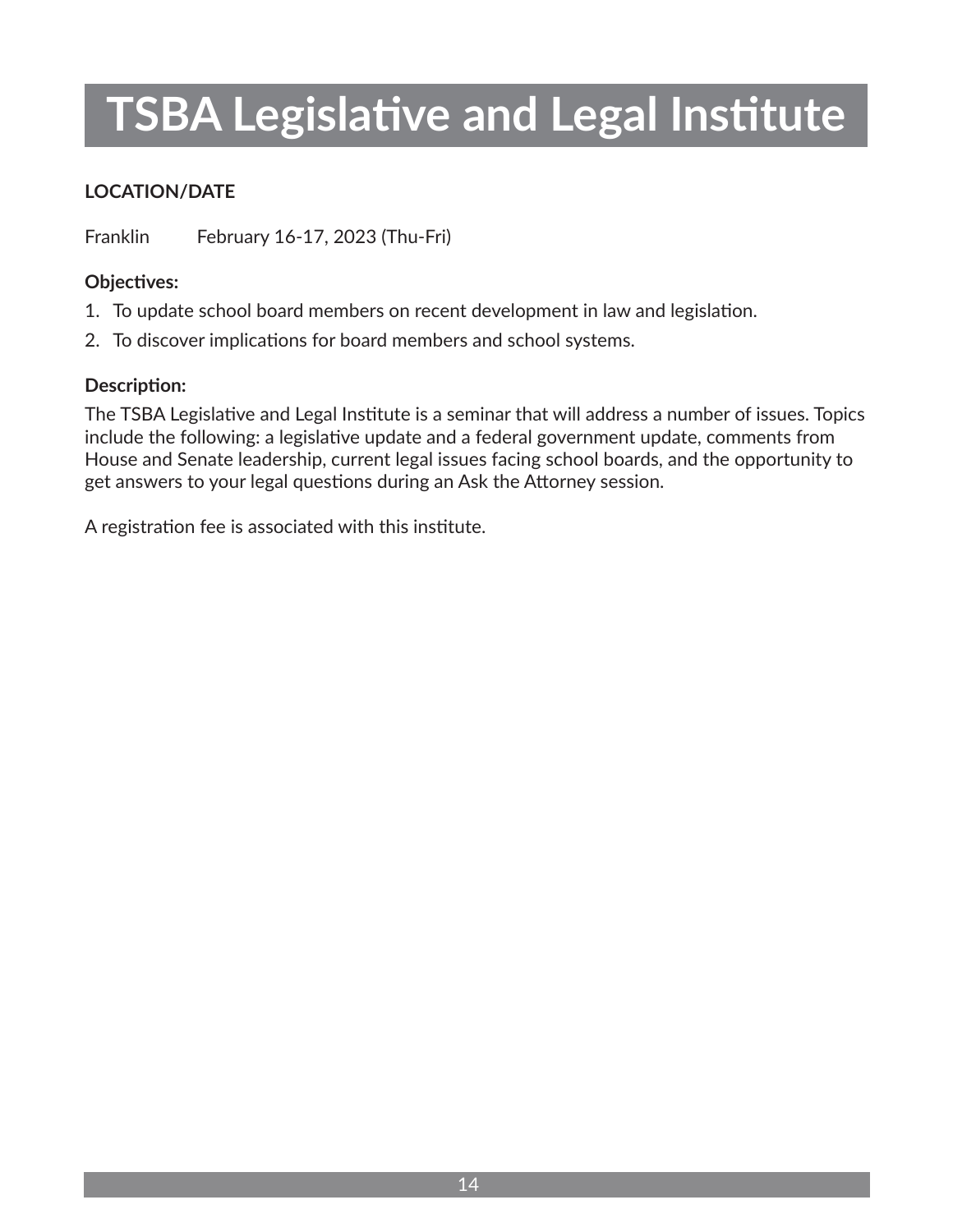## **Board/Superintendent Relations**

#### **LOCATIONS/DATES**

| <b>TSBA/Virtual</b> | March 9, 2023 (Thu)  |
|---------------------|----------------------|
| Johnson City        | March 23, 2023 (Thu) |

#### **Objective:**

To provide an overview of the roles and responsibilities of the school board and the superintendent.

#### **Description:**

This course focuses on ways to select a superintendent, build the board/superintendent team, and evaluate the performance of the superintendent. During the course, you will have the opportunity to look closely at both roles and learn more about interrelationships and independence – two essential elements for successful and productive relations. Participants will also review the elements of a superintendent contract.

- Job Descriptions of Board Members/Superintendents
- Roles and Expectations of Superintendent/Board
- Superintendent Selection
- Employment Contract
- Team Development
- Superintendent Performance Evaluations
- Code of Ethics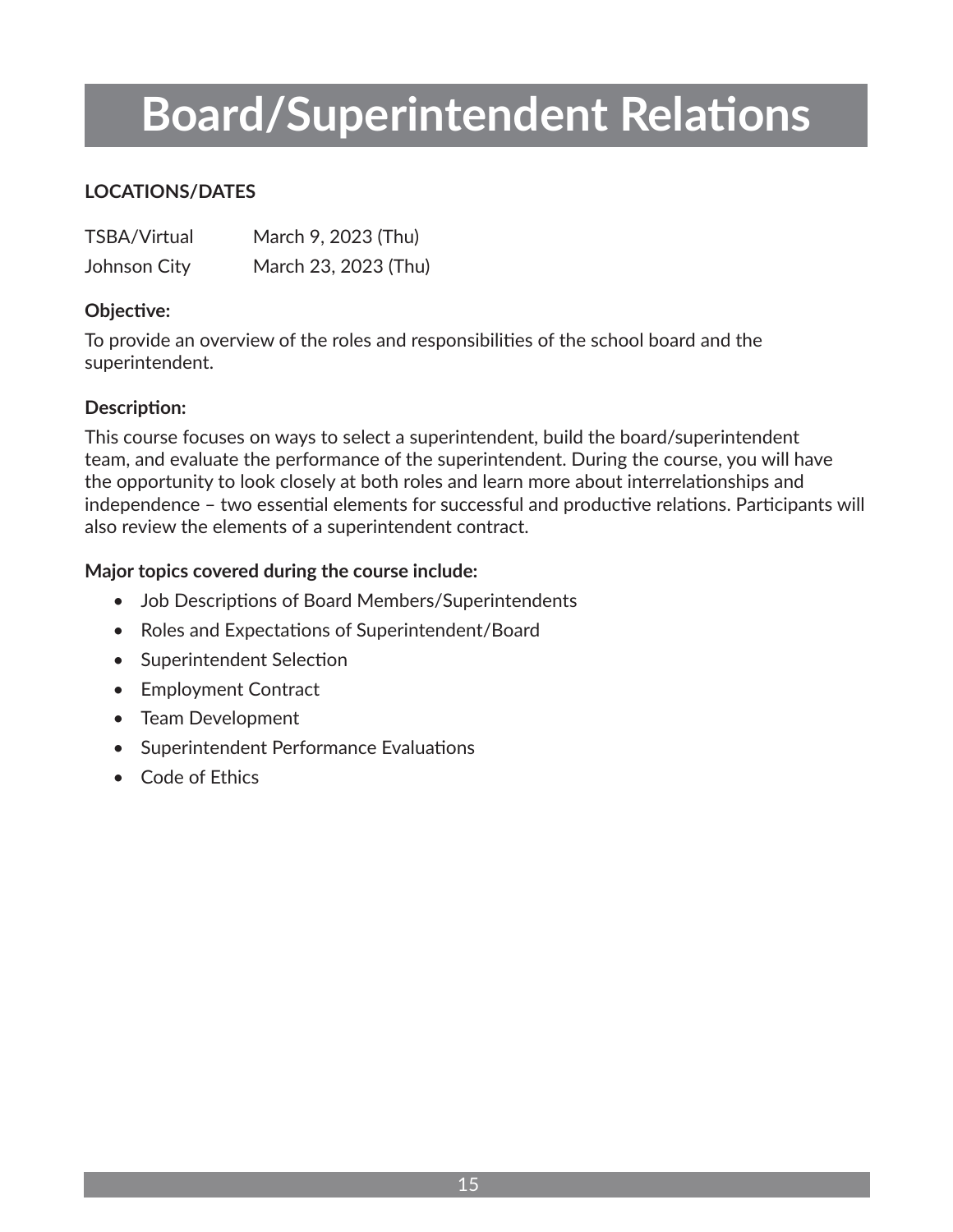## **A Deep Dive Into Boardsmanship**

#### **LOCATION/DATE**

TSBA/Virtual April 14, 2023 (Fri)

#### **Objective:**

To provide a deep dive for seasoned board members into the most important aspects of boardsmanship.

#### **Special Consideration:**

This course is designed for seasoned board members.

#### **Description:**

This course will explore, in depth, answers to the many questions that have arisen since the new board member took office and first attended the Orientation course.

- The Evolution of Boardsmanship
- Promotion of the School System
- School Law
- Board/Superintendent Relations
- How Your Board Operates
- Board Member Ethics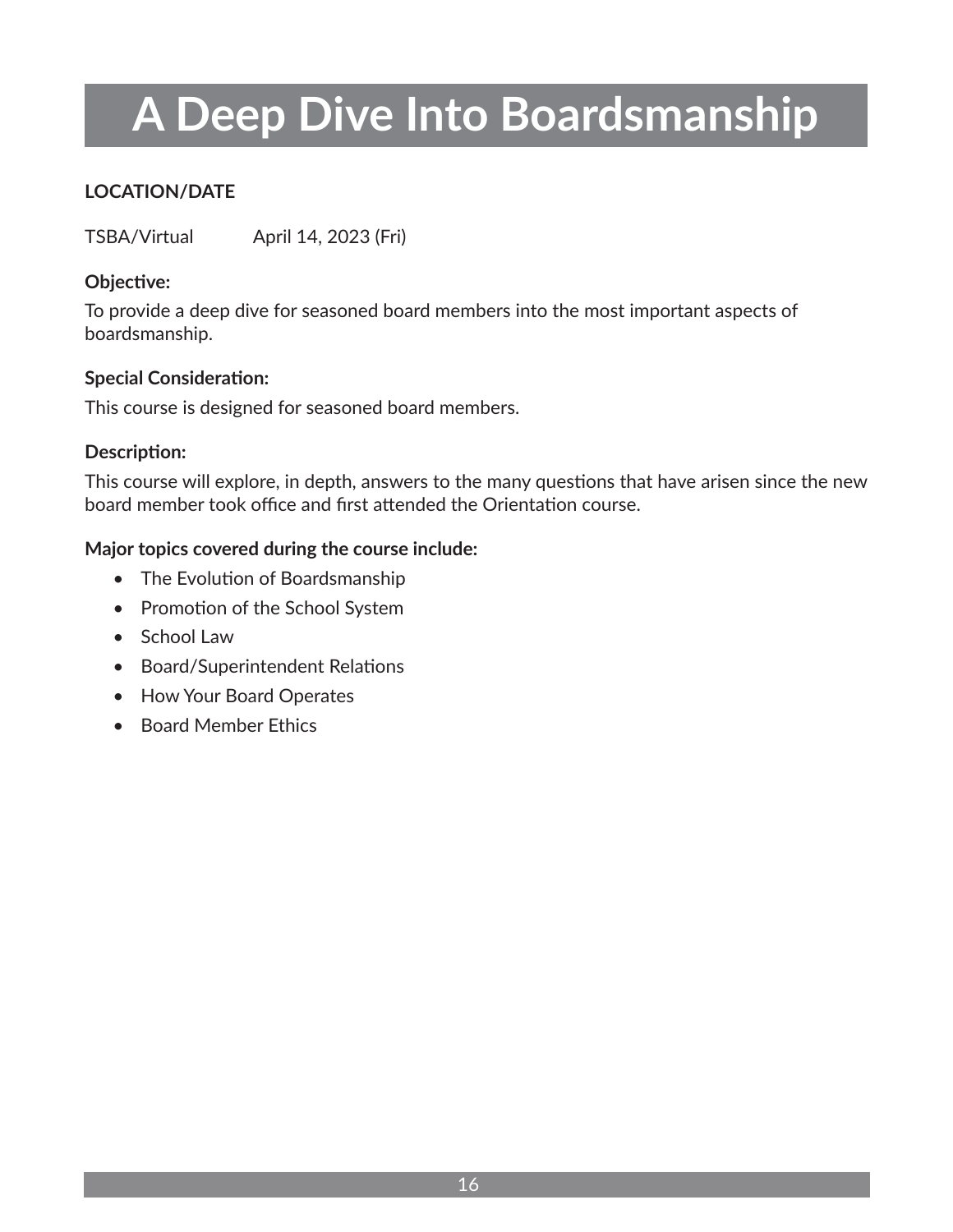### **School Law**

#### **LOCATIONS/DATES**

| <b>Memphis</b>      | May 9, 2023 (Tue)  |
|---------------------|--------------------|
| <b>TSBA/Virtual</b> | May 19, 2023 (Fri) |

#### **Objective:**

To determine the legalities that govern the school board.

#### **Description:**

School board members must be familiar with the legal issues that affect policy. In this course, participants review the legal duties of the school board and the Tennessee Sunshine Law.

- Duties and Powers of the Board, Superintendent, and Local Legislative Body
- Open Meetings and Open Records
- Ethics
- Students' Rights
- Employee Rights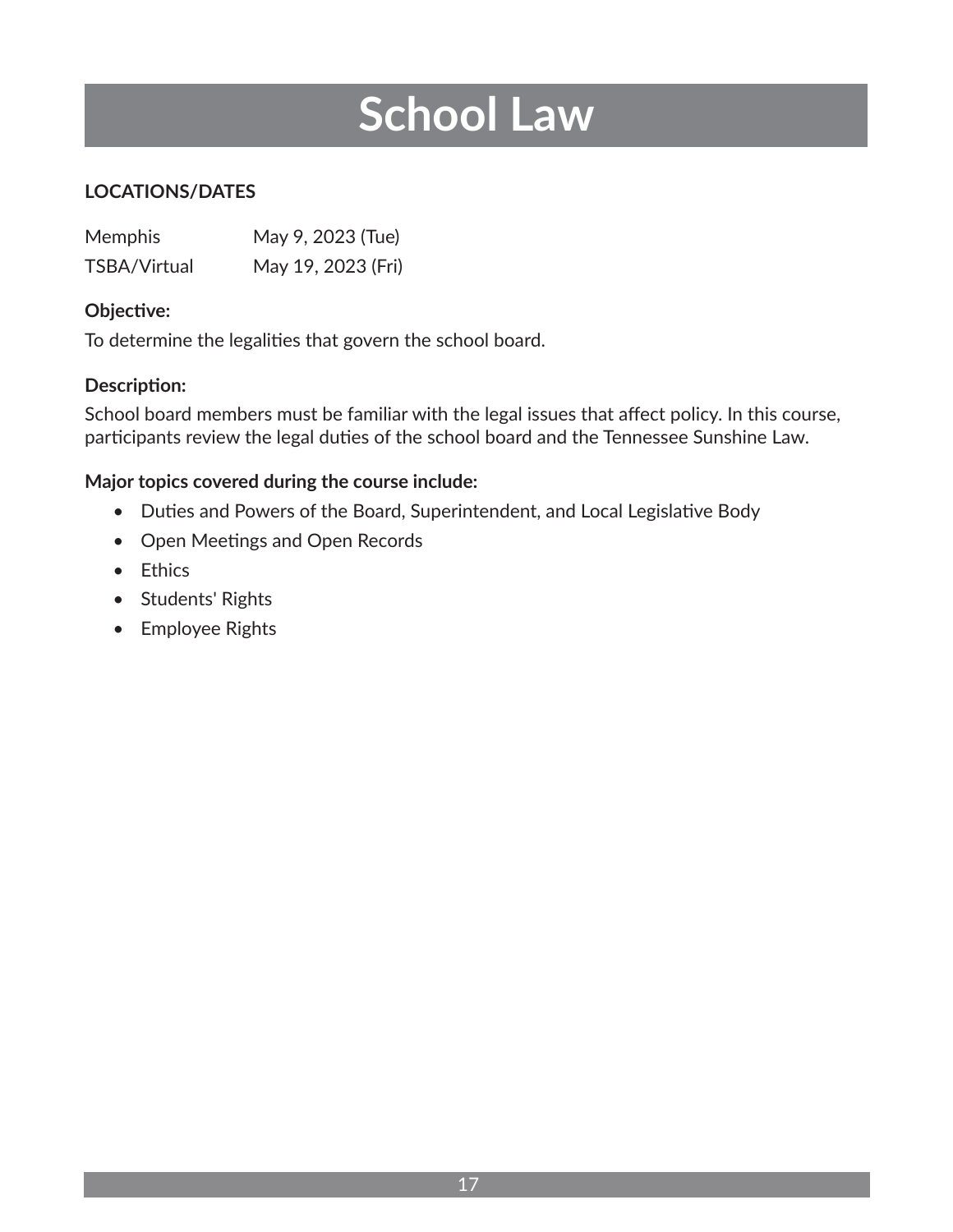## **Advocating the Board's Vision**

#### **LOCATION/DATE**

TSBA/Virtual May 16, 2023 (Tue)

#### **Objective:**

To explore the board's role in creating a vision for excellence for all students and in building public support to achieve the vision.

#### **Special Consideration:**

Board Members must bring a laptop, iPad, or tablet to this course, along with a copy of their board's strategic plan.

#### **Description:**

In this course, participants engage in discussion to learn what vision is, how it is created and the critical components it must include. Board members discover how to build public support from all stakeholders for their school district vision, mission, and goals. During this course, participants will see the connection between standards of excellence in all areas of the school operation and the vision that they set as a school board. They will also learn how to use data to assess needs, set goals and determine priorities for the school system.

- Exercising Board Leadership Through the Visioning Process
- Why Boards Need to Have a Vision
- What Vision Is-What Vision Does-What Kills Vision
- Role of the Board and Superintendent in the Vision and Planning Process
- Vision of Students Today
- Translating Vision into Action
- Using Data to Assess Needs and Setting Goals
- Building Stakeholder Support for the Vision
- Working with the Media
- Board's Role as a Creator of Public Opinion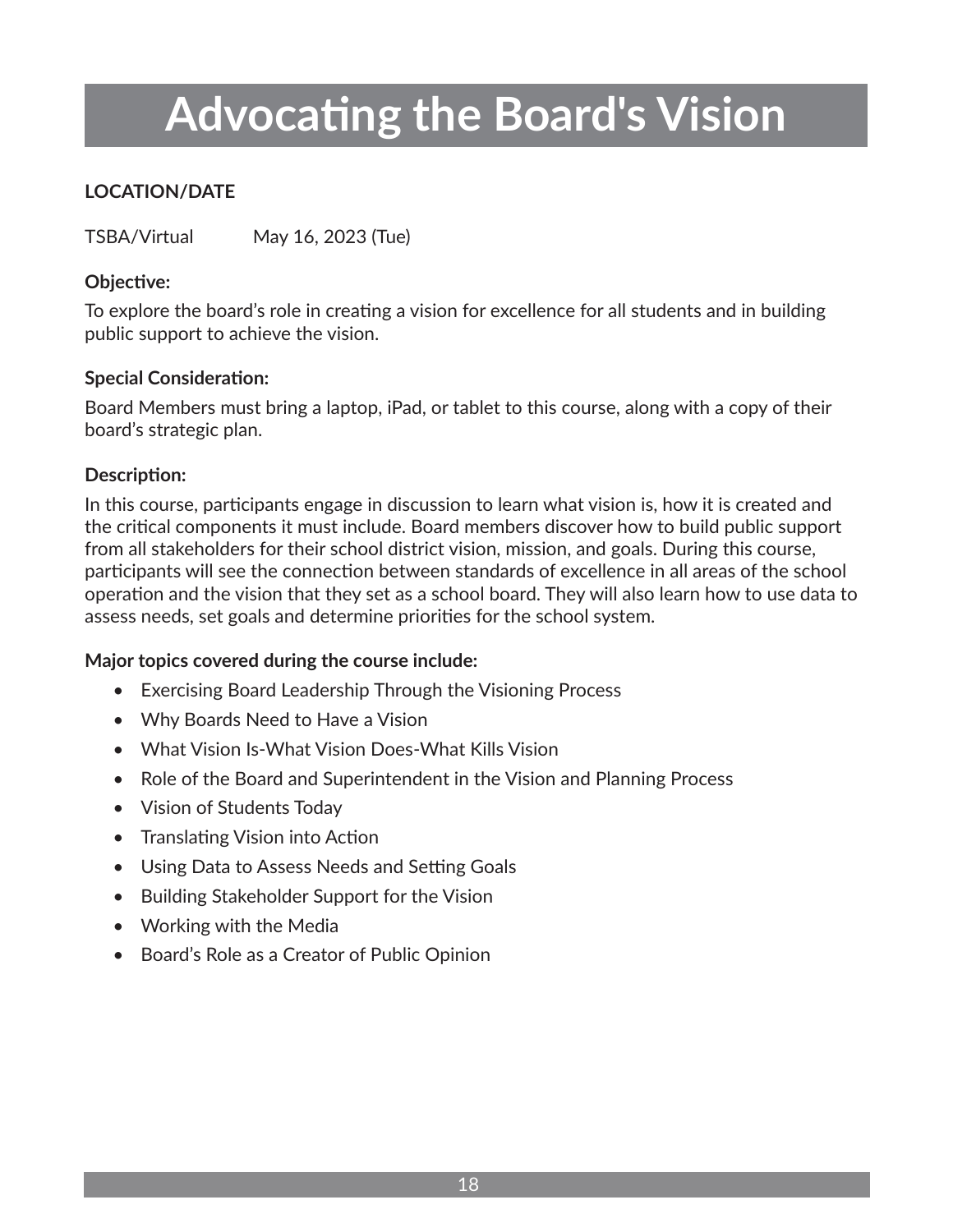### **Board Policy and Operations**

#### **LOCATIONS/DATES**

| <b>Jackson</b>      | June 6, 2023 (Tue) |
|---------------------|--------------------|
| <b>TSBA/Virtual</b> | June 9, 2023 (Fri) |

#### **Objective:**

To provide an overview of the responsibilities of the board and superintendent in board operations and policy development, implementation, monitoring, and evaluation.

#### **Description:**

This course focuses on the importance of school board policy and school board operations. Board members will discuss policy development, parliamentary procedure, and board meeting procedures.

- Structure of Policy
- Policy Development
- Policy Review, Revision, and Oversight
- Administrative Procedures
- Board Operations
- Parliamentary Procedure
- The Board and Employees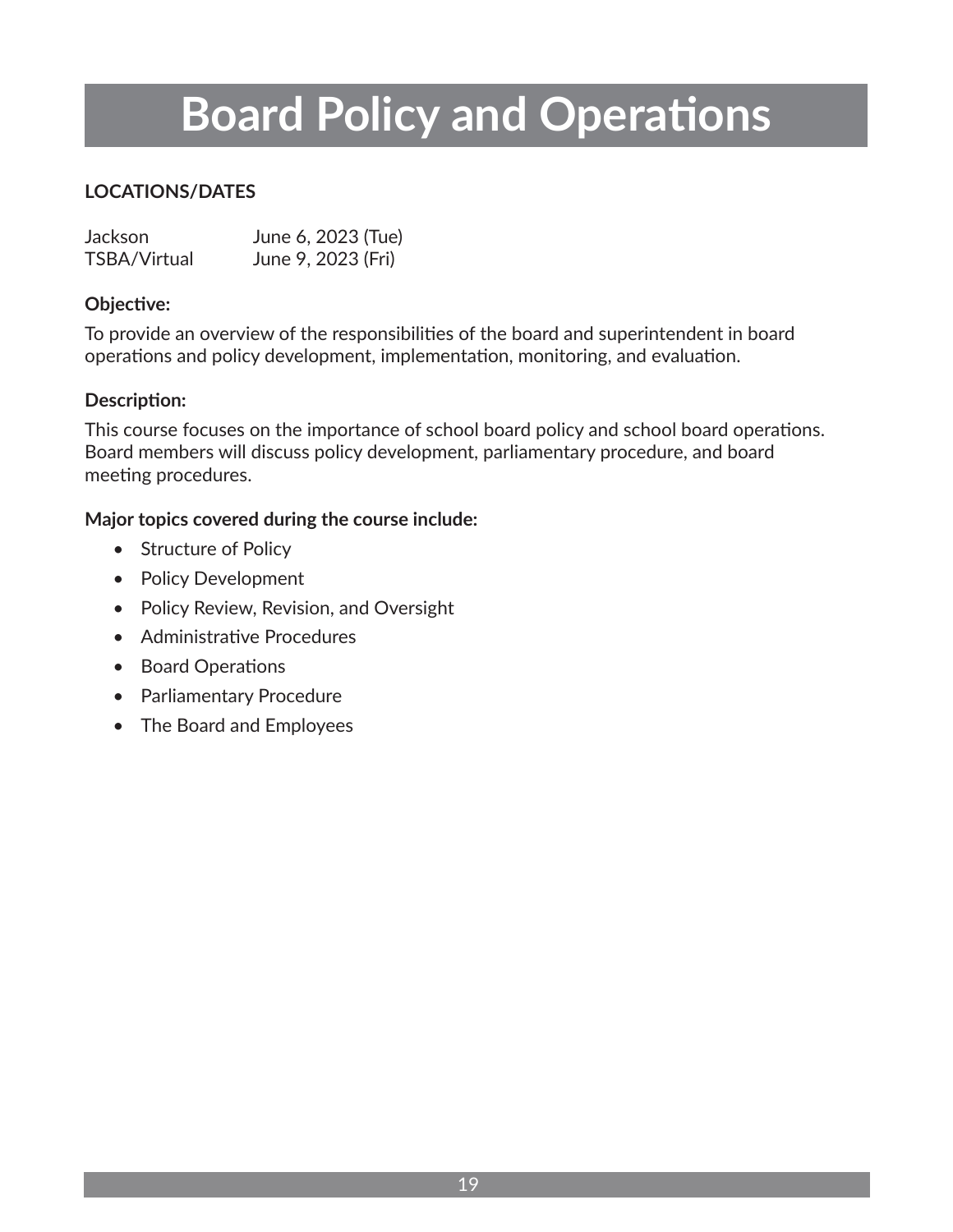## **Strategic Planning: A Joint Venture**

#### **Scheduled by request.**

#### **Objectives:**

- 1. To develop practical skills and increase knowledge in the planning process.
- 2. To provide superintendents and board members with methods to develop a common vision and mission statement.
- 3. To develop strategies for setting system goals.
- 4. To monitor/evaluate results to bring about systematic change.

#### **Special Considerations:**

The superintendent and majority of the school board must attend.

#### **Description:**

The importance of planning for a school system's future is the major focus of this institute. The steps for establishing a school system's mission and vision will be presented. Also, included are strategies to help you plan for school improvement through goal setting, and definitions of strategies, as well as methods to monitor and evaluate results to help you modify plans over time. Participants discuss how to incorporate the State Department of Education's Strategic Plan and the State Board of Education's Performance Standards/Master Plan into a school system's plan.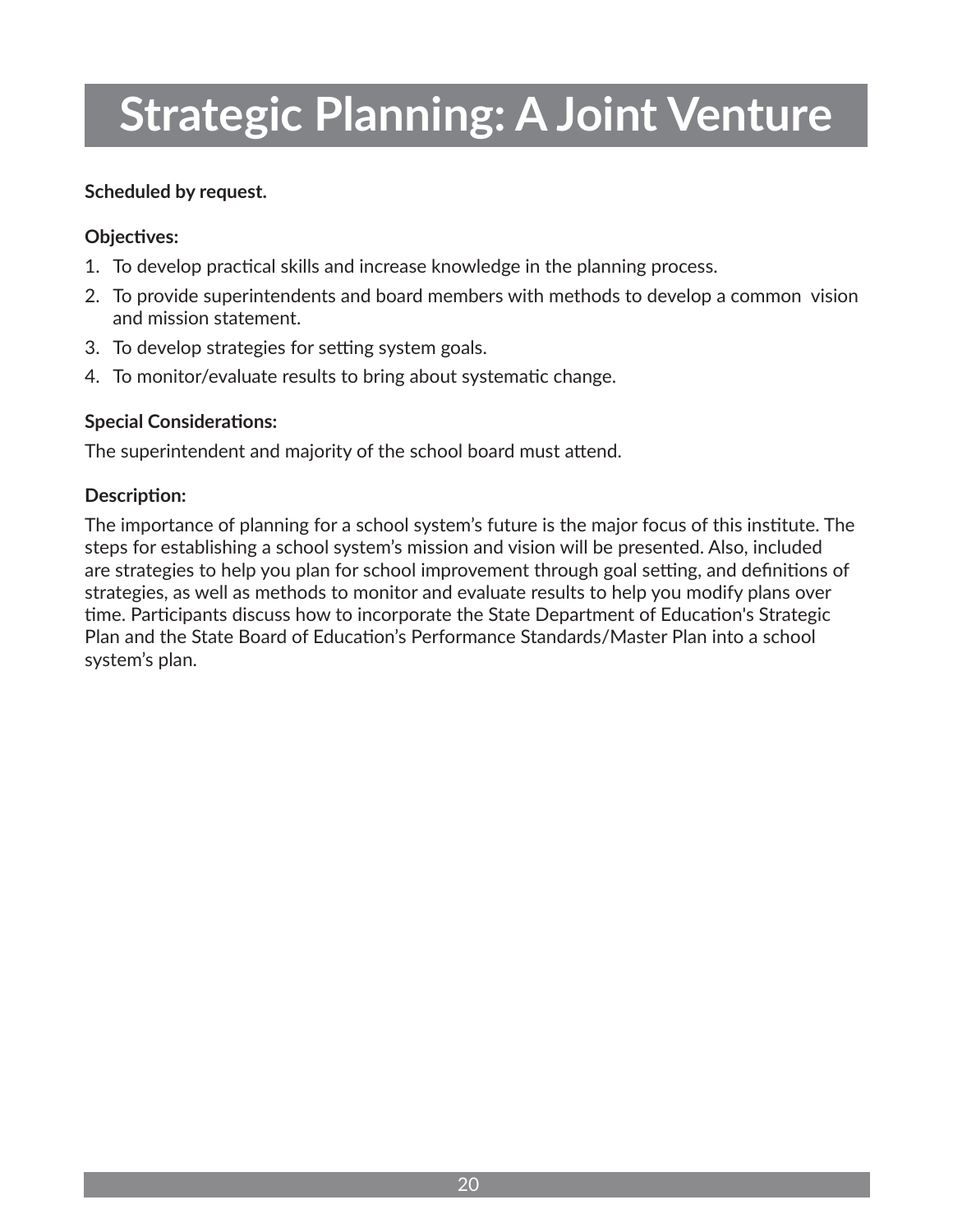## **Teaming and the School Board**

#### **Scheduled by request.**

#### **Objectives:**

To increase collaboration and productivity in a school governance team and support high achievement for all children.

#### **Special Considerations:**

The superintendent and majority of the school board must attend.

#### **Description:**

Managing a school system is "big business" that educates the majority of tomorrow's citizens and the success of a positive school governance team is essential.

- Understanding Groups and Teams
- Behavior of School Board Members in Board Situations
- Effective Communication Among the Board Team
- Effective Governance Team
- Trust Building Behaviors
- Build an Effective Board/Superintendent Relationship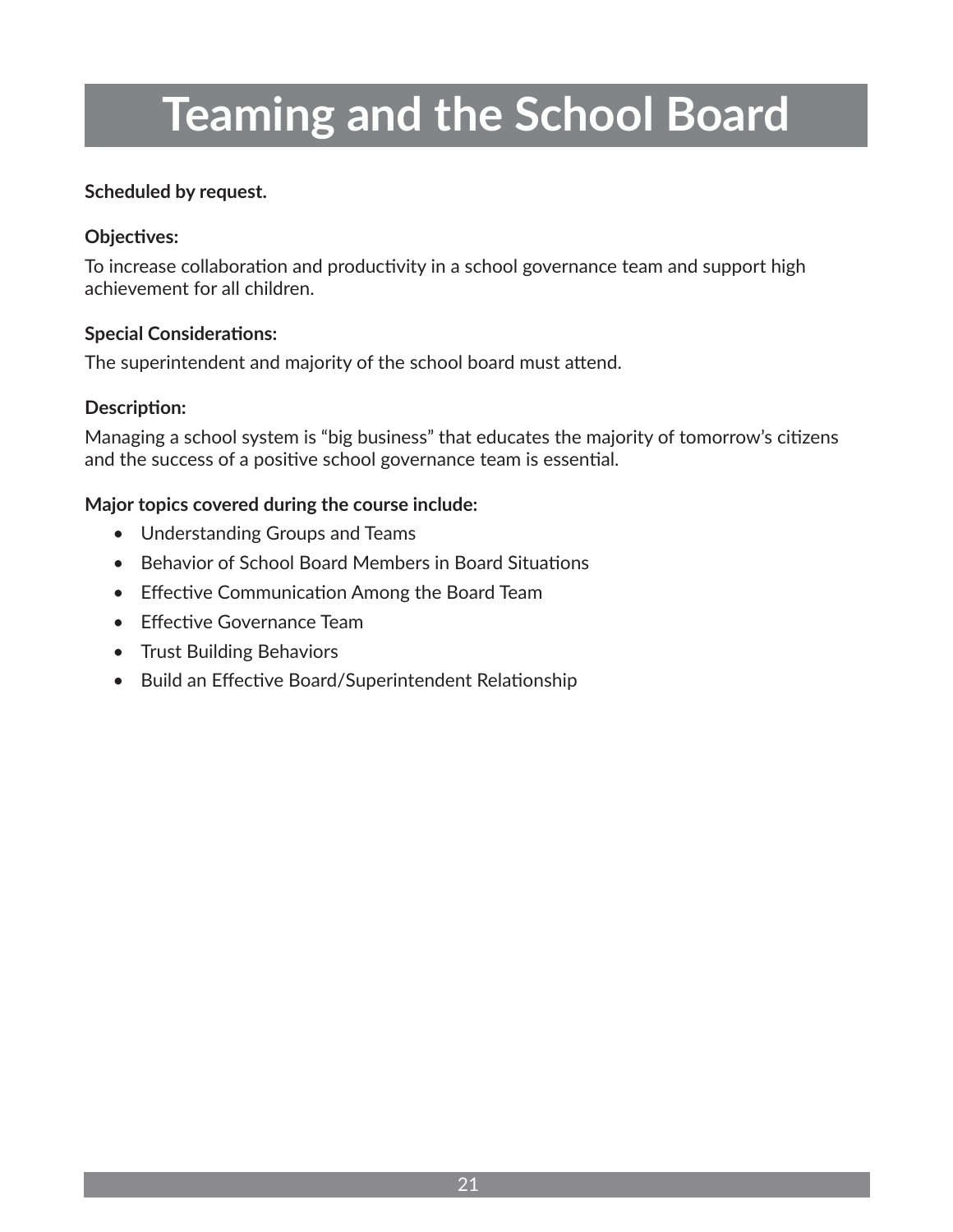### **eBoardsmanship (Online Course)**

**Individually scheduled by request. This course can only be taken once.**

#### **Objectives:**

- 1. To provide a Boardsmanship Profile to board members.
- 2. To offer recommendations to increase knowledge and skills in key areas.
- 3. To determine the effectiveness of the TSBA training courses.

#### **Special Consideration:**

Board members must have access to a computer with internet connectivity.

#### **Description:**

This online assessment course identifies your areas of expertise and provides suggestions for obtaining additional information in areas that can help you, as a board member, to grow professionally.

#### **The course includes four segments:**

- Board Game
- Mini-Scenarios
- Structured Situational Analysis
- Video Clips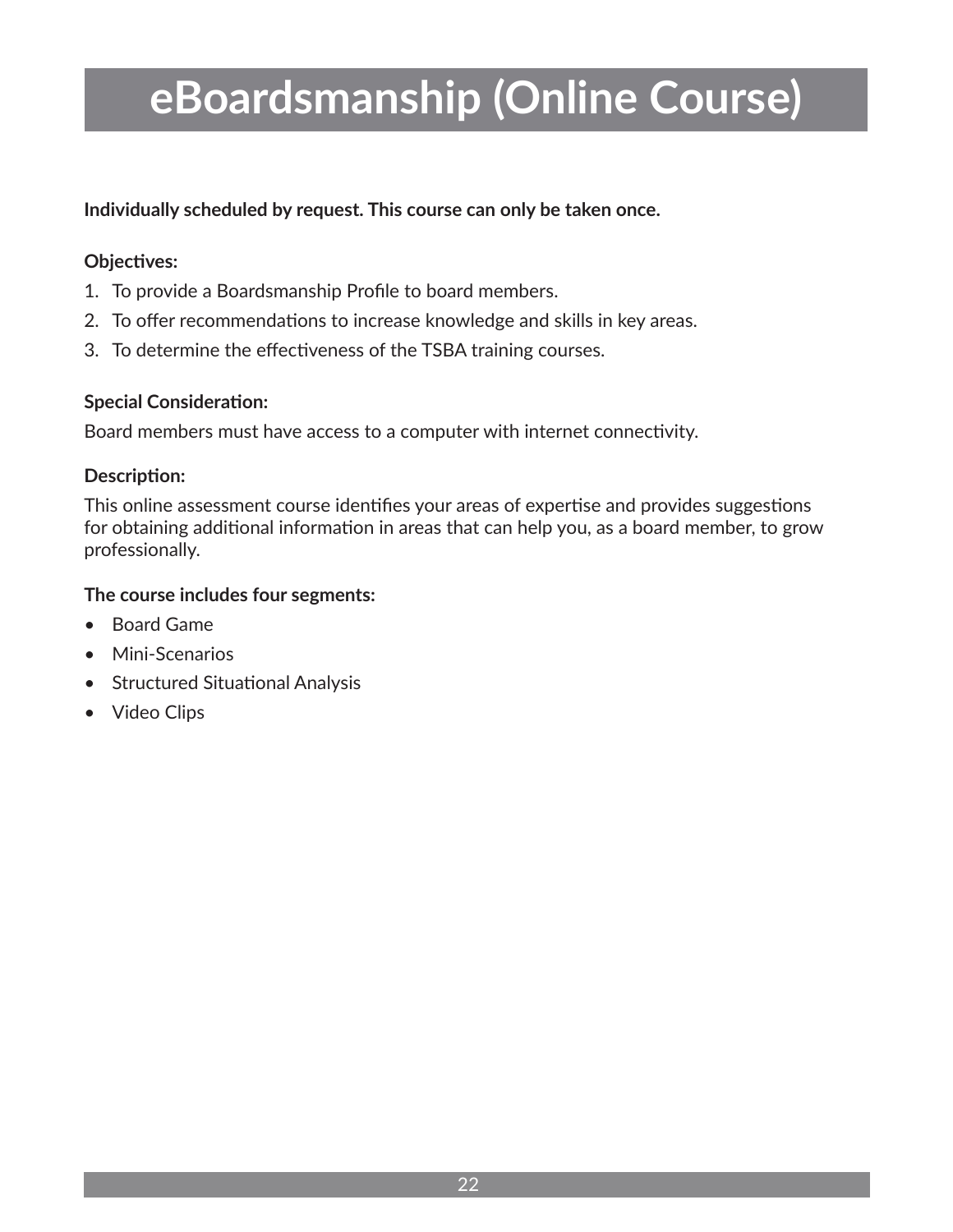### **Legal Issues Impacting School Boards (Online Course)**

#### **Individually scheduled by request. This course can only be taken once.**

#### **Objective:**

To provide board members with a basic understanding of key school law issues and keep board members up to date on the most current developments in school law so they will have the information they need to make sound reasonable decisions.

#### **Special Consideration:**

Board members must have access to a computer with internet connectivity.

#### **Description:**

This online course consists of seven separate segments each covering a different school law topics.

#### **The course includes:**

- Open Meetings and Open Records
- Parliamentary Procedure
- Employee Rights and Relations
- Ethical Guidelines for School Board Members
- Legislative Advocacy and the School Board
- The Bill of Rights and its Impact on School Districts
- The Board-Superintendent Relationship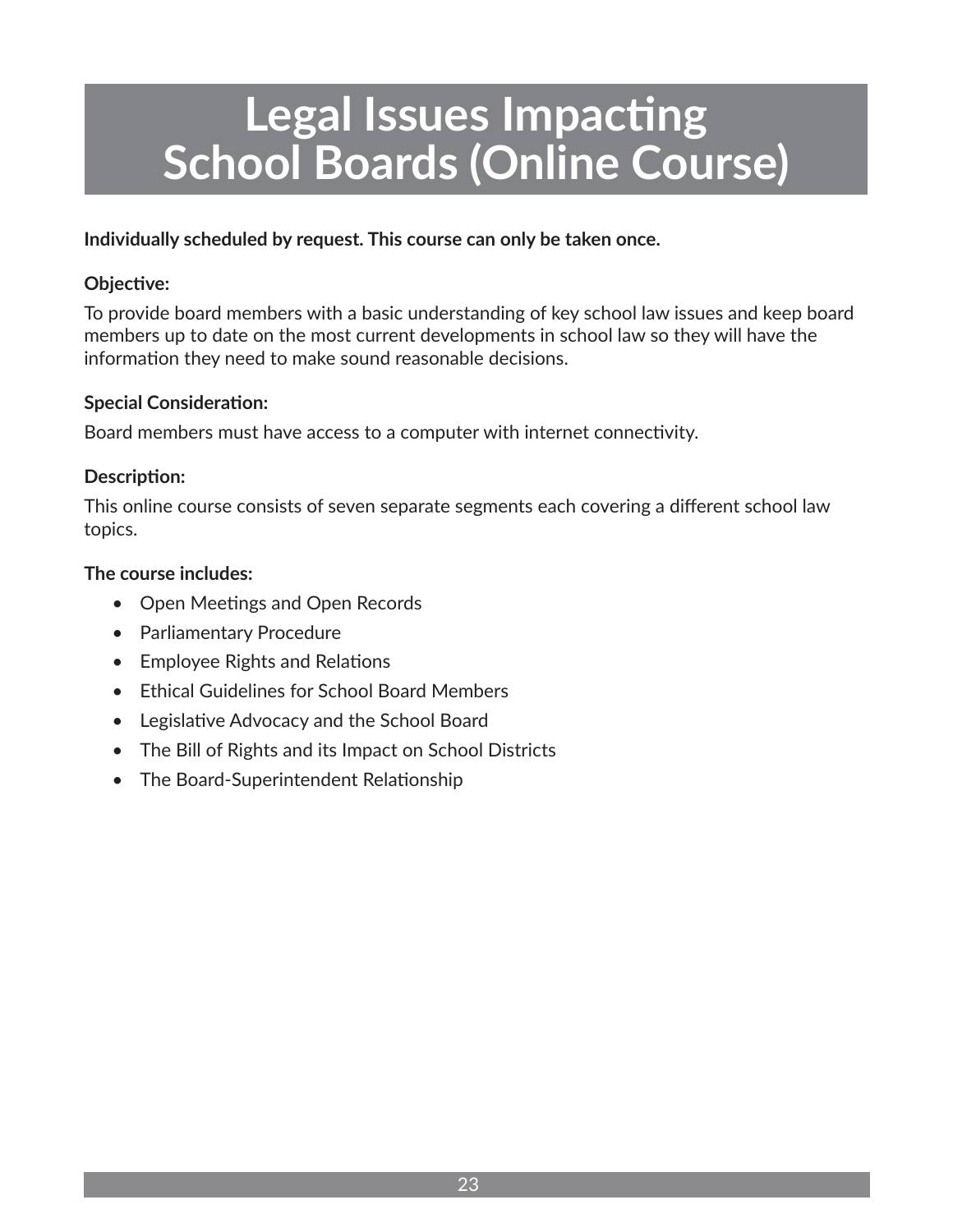### **Helping Board Members Connect to Today's Labor Market (Online Course)**

**Individually scheduled by request. This course can only be taken once.**

#### **Objective:**

To provide school board members with labor market information that can be used to connect with the future of work and reveal critical directions for policy and practice that supports employment success for students.

#### **Special Consideration:**

Board members must have access to a computer with internet connectivity.

#### **Description:**

This online course consists of seven separate sections:

- The Future of Work
- Using Labor Market Information to Connect to the Future of Work
- Learning to Use Labor Market Information
- Incorporating Labor Market Information into Career Exploration, Planning and Policy
- Identifying and Sharing Local High-Value Careers
- Informed Career Exploration
- Career Planning and Pathways